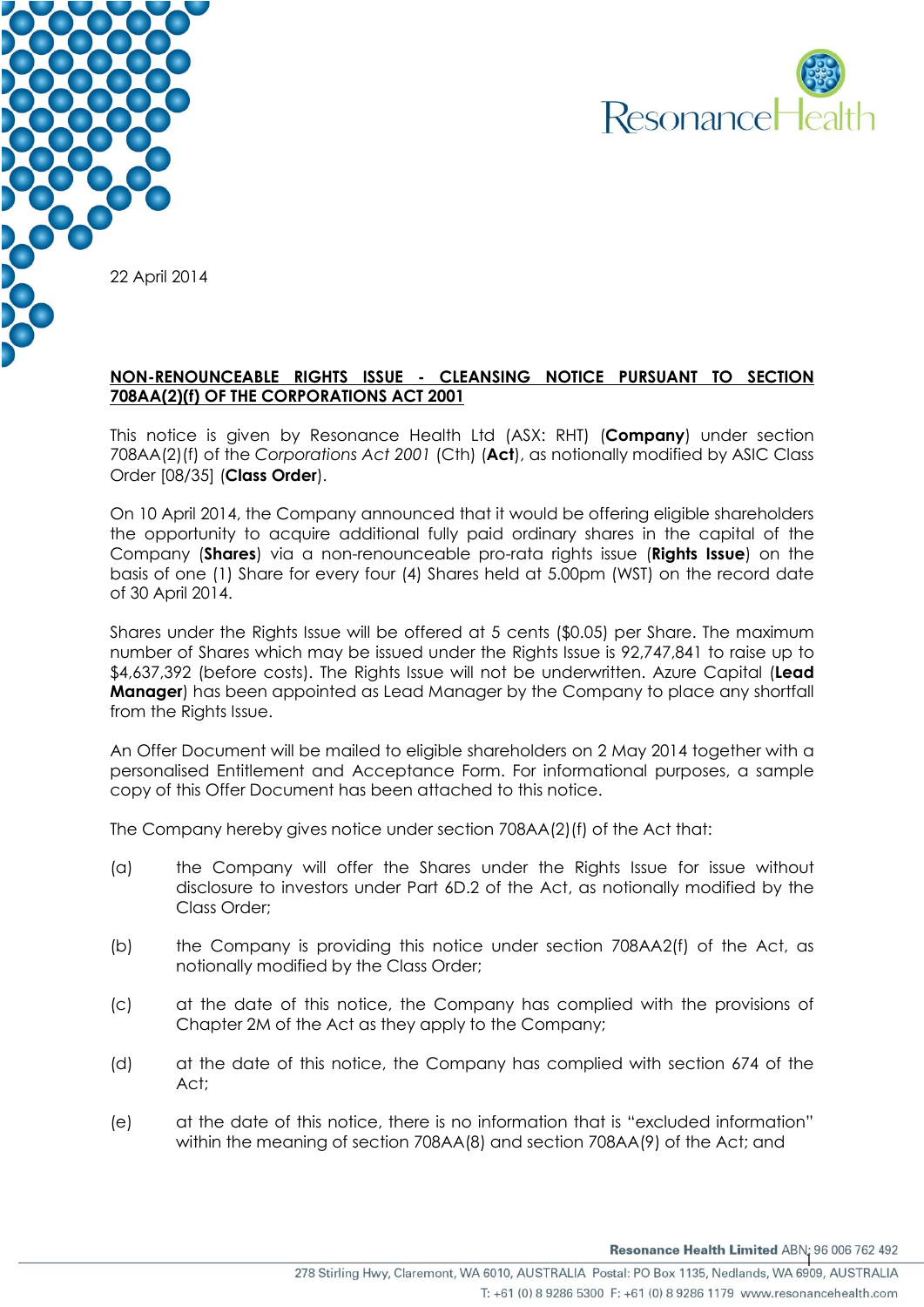

- (f) the potential effect that the issue of the Shares under the Rights Issue will have on the control of the Company is as follows:
	- (i) if all eligible shareholders take up their entitlements under the Rights Issue, the issue of Shares under the Rights Issue will have no effect on the control of the Company and all shareholders will hold the same percentage interest in the Company, subject only to changes resulting from ineligible shareholders being unable to participate in the Rights Issue;
	- (ii) in the more likely event that there is a shortfall, eligible shareholders who do not subscribe for their full entitlement of Shares under the Rights Issue and ineligible shareholders unable to participate in the Rights Issue will be diluted relative to those shareholders who subscribe for some or all of their entitlement; and
	- (iii) the Lead Manager will endeavour to place the shortfall to a combination of existing shareholders of the Company, institutional and high net worth clients of the Lead Manager and various other parties introduced by the Company or the Lead Manager (**Shortfall Offer**). The Lead Manager will ensure that no person will be issued, through participation in the Shortfall Offer, Shares if such issue will result in their voting power in the Company exceeding 19.9%. Having regard to the number of Shares to be issued under the Rights Issue, even if a substantial shortfall eventuated, a participant in the Shortfall Offer would not be in a position to exercise any substantive control in the Company.

Signed for and on behalf of the Company:

**DR MARTIN BLAKE CHAIRMAN RESONANCE HEALTH LTD**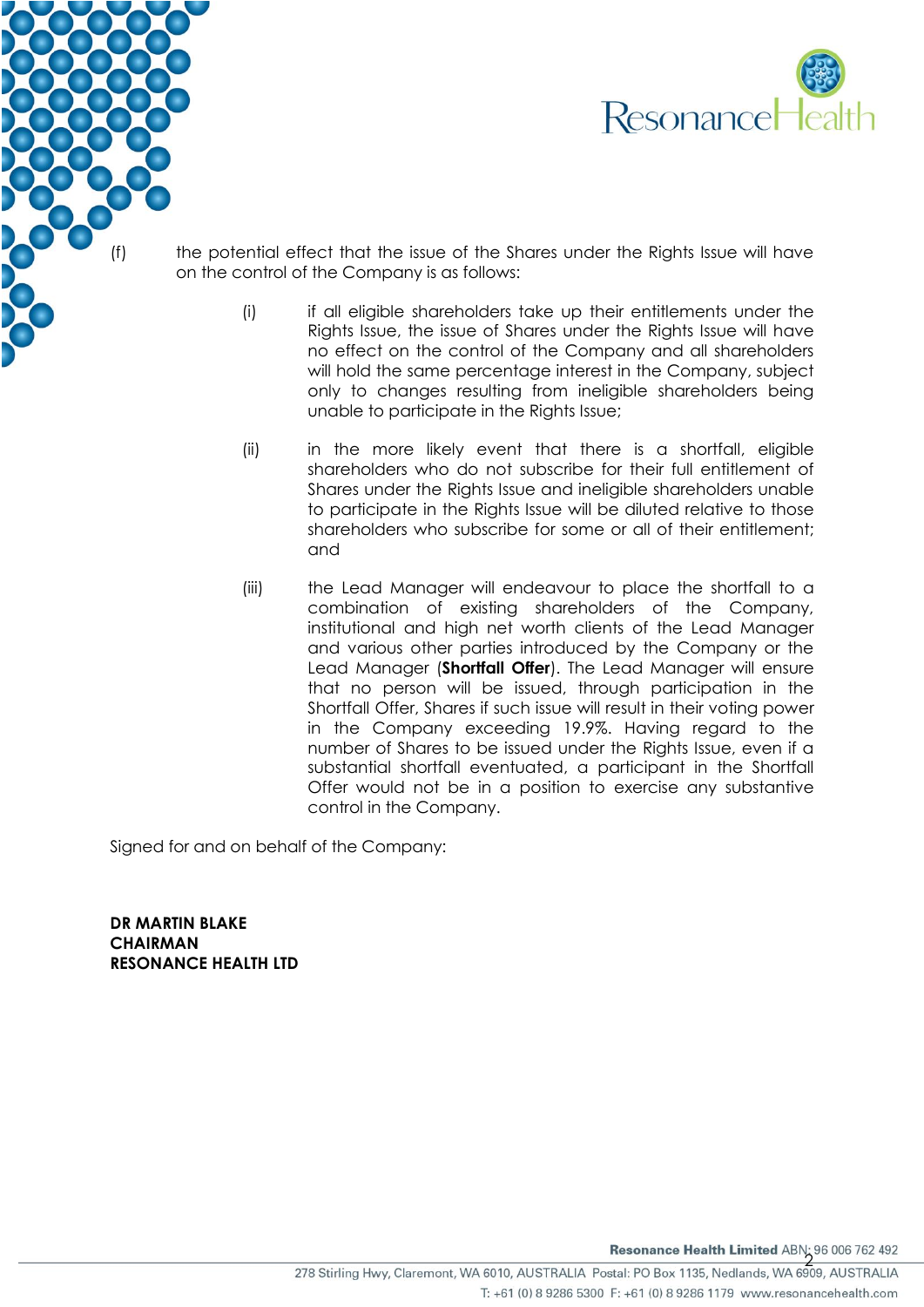# **RESONANCE HEALTH LTD ACN 006 762 492**

# **OFFER DOCUMENT**

# **Non-renounceable rights issue**

For a non-renounceable pro rata entitlement issue to Shareholders of one (1) Share for every four (4) Shares held by Eligible Shareholders registered at 5:00pm (WST) on 30 April 2014 at an issue price of 5 cents (\$0.05) per Share to raise up to approximately \$4,637,392, before costs (**Offer**).

#### **This Offer opens on 2 May 2014 and closes at 5:00pm WST on 23 May 2014. Valid acceptances must be received before that time.**

The Offer is lead managed by Azure Capital. Refer to section 1.6 for details regarding the terms of the Lead Manager Mandate.

*This document is not a prospectus and does not contain all of the information that an investor may require in order to make an informed investment decision regarding the Shares offered by this document.* 

*This document and the accompanying Entitlement and Acceptance Form are important and require your immediate attention. They should be read in their entirety. If you do not understand their content or are in doubt as to the course you should follow or have any questions about the Shares being offered by this document, you should consult your stockbroker or other professional adviser.*

*The Shares offered by this Offer Document should be considered as speculative.*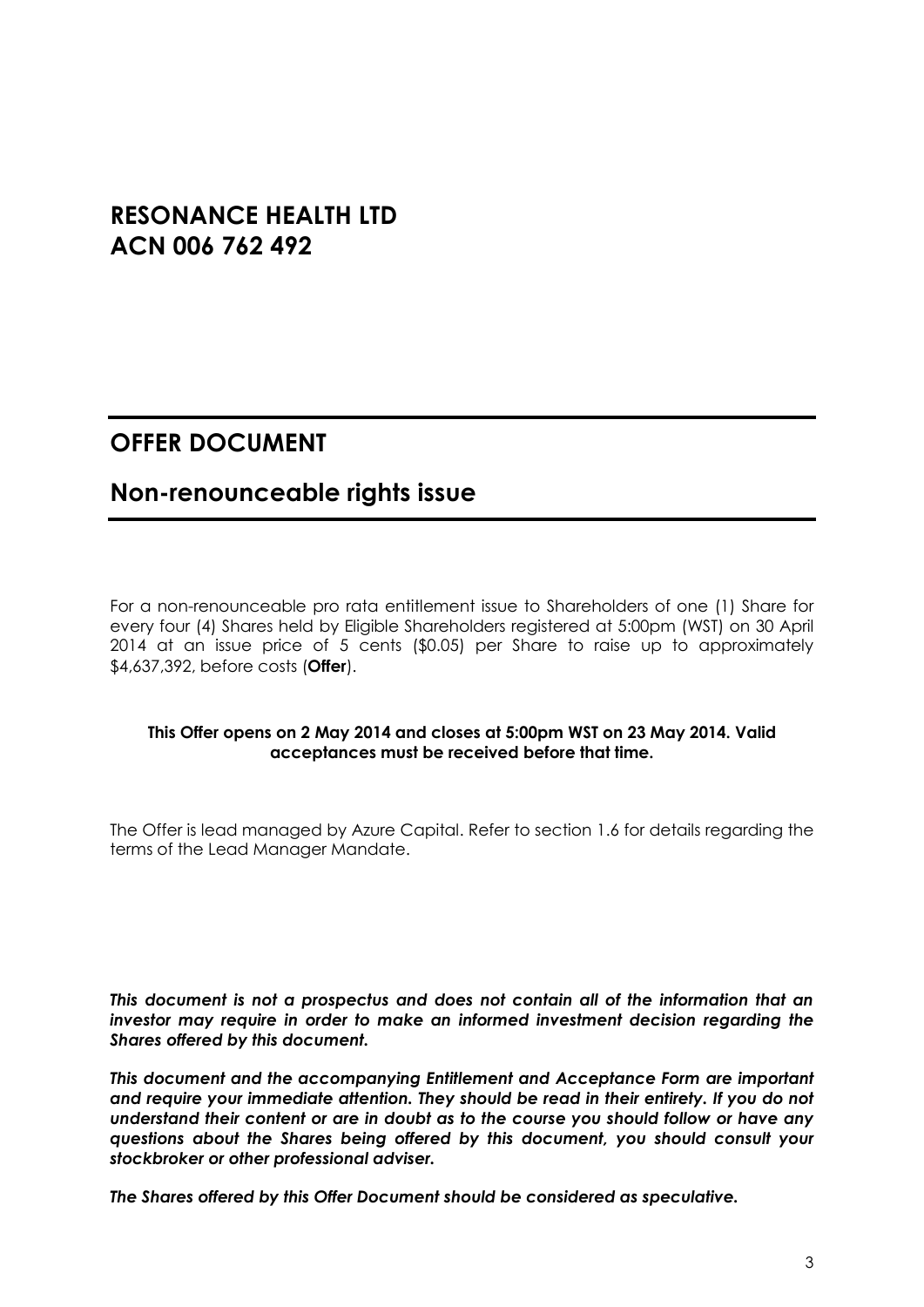## **TABLE OF CONTENTS**

| 1. |  |
|----|--|
| 2. |  |
| 3. |  |
|    |  |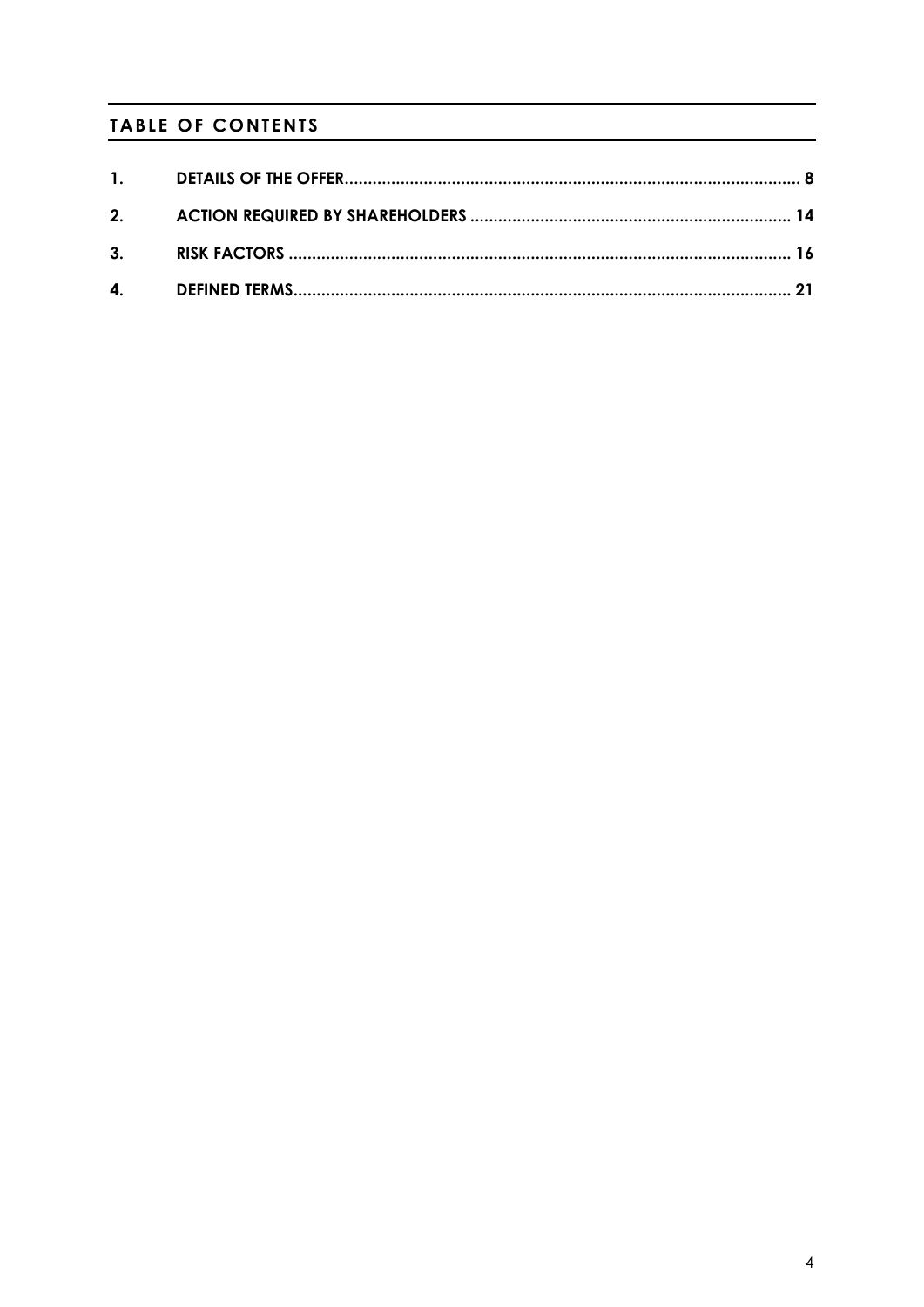## **IMPORTANT INFORMATION**

No person is authorised to give any information or to make any representation in connection with the Offer which is not contained in this Offer Document. Any information or representation not so contained may not be relied on as having been authorised by the Company in connection with the Offer.

### **This document is not a prospectus**

This Offer Document is dated 22 April 2014, has been prepared by Resonance Health Ltd and is for a rights issue of continuously quoted securities (as defined in the Corporations Act) of the Company. This Offer Document is not a prospectus under the Corporations Act and has not been lodged with the ASIC. It does not contain all of the information that an investor would find in a prospectus or which may be required in order to make an informed investment decision regarding, or about the rights attaching to, the Shares offered by this document.

This Offer Document including each of the documents attached to it and which form part of this Offer Document are important and should be read in their entirety prior to making an investment decision. In particular, Shareholders should refer to the risk factors set out in section 3 of this document. If you do not fully understand this Offer Document or are in any doubt as to how to deal with it, you should consult your professional adviser.

### **Section 708AA of the Corporations Act**

This Offer Document has been prepared in accordance with section 708AA of the Corporations Act and applicable ASIC Class Order CO 08/35. In general terms, section 708AA permits certain companies to undertake rights issues without being required to use or provide to shareholders a prospectus or other disclosure document. Accordingly the level of disclosure in this Offer Document is significantly less than the level of disclosure required in, and what you would expect in, a prospectus. Eligible Shareholders should rely on their own knowledge of the Company, refer to disclosures made by the Company to ASX and consult their professional advisers before deciding to accept the Offer.

### **Eligibility**

Applications for Shares by Eligible Shareholders can only be made on an original Entitlement and Acceptance Form, as sent with this Offer Document. The Entitlement and Acceptance Form sets out an Eligible Shareholder's Entitlement to participate in the Offer.

#### **Overseas shareholders**

This Offer may only be accepted by Eligible Shareholders and does not, and is not intended to, constitute an offer in any place or jurisdiction in which, or to any person to whom, it would not be lawful to make such an offer or to issue this Offer Document.

It is not practicable for the Company to comply with the securities laws of overseas jurisdictions having regard to the number of overseas Shareholders, the number and value of the Shares these Shareholders would be offered and the cost of complying with regulatory requirements in each relevant jurisdiction. Accordingly, the Offer is not being extended and Shares will not be issued to Shareholders with a registered address which is outside Australia or New Zealand.

Shareholders resident in New Zealand should consult their professional advisors as to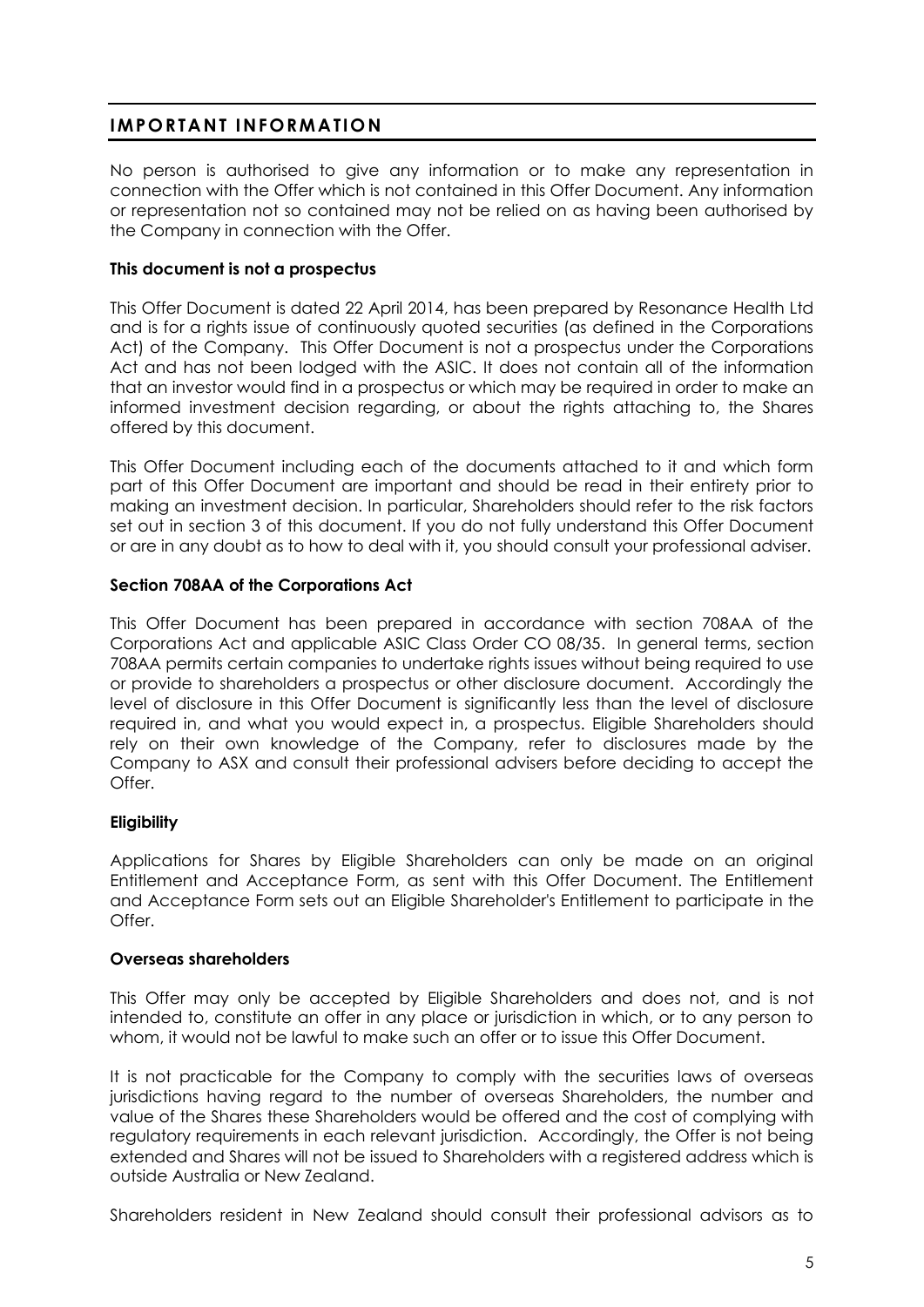whether any government or other consents are required, or other formalities need to be observed, to enable them to take up their Entitlement under the Offer.

#### **Privacy Act**

If you complete an Entitlement and Acceptance Form, you will be providing personal information to the Company (directly or by the Company's share registry). The Company collects, holds and uses that information to assess your application, service your needs as a Shareholder, facilitate distribution payments and corporate communications to you as a Shareholder and carry out administration.

The information may also be used from time to time and disclosed to persons inspecting the register, bidders for your securities in the context of takeovers, regulatory bodies, including the Australian Taxation Office, authorised securities brokers, print service providers, mail houses and the Company's share registry.

You can access, correct and update the personal information that we hold about you. Please contact the Company or its share registry if you wish to do so at the relevant contact numbers set out in this Offer Document.

Collection, maintenance and disclosure of certain personal information is governed by legislation including the Privacy Act 1988 (Cth) (as amended), the Corporations Act and certain rules such as the ASX Settlement Operating Rules. You should note that if you do not provide the information required on the Entitlement and Acceptance Form, the Company may not be able to accept or process your application.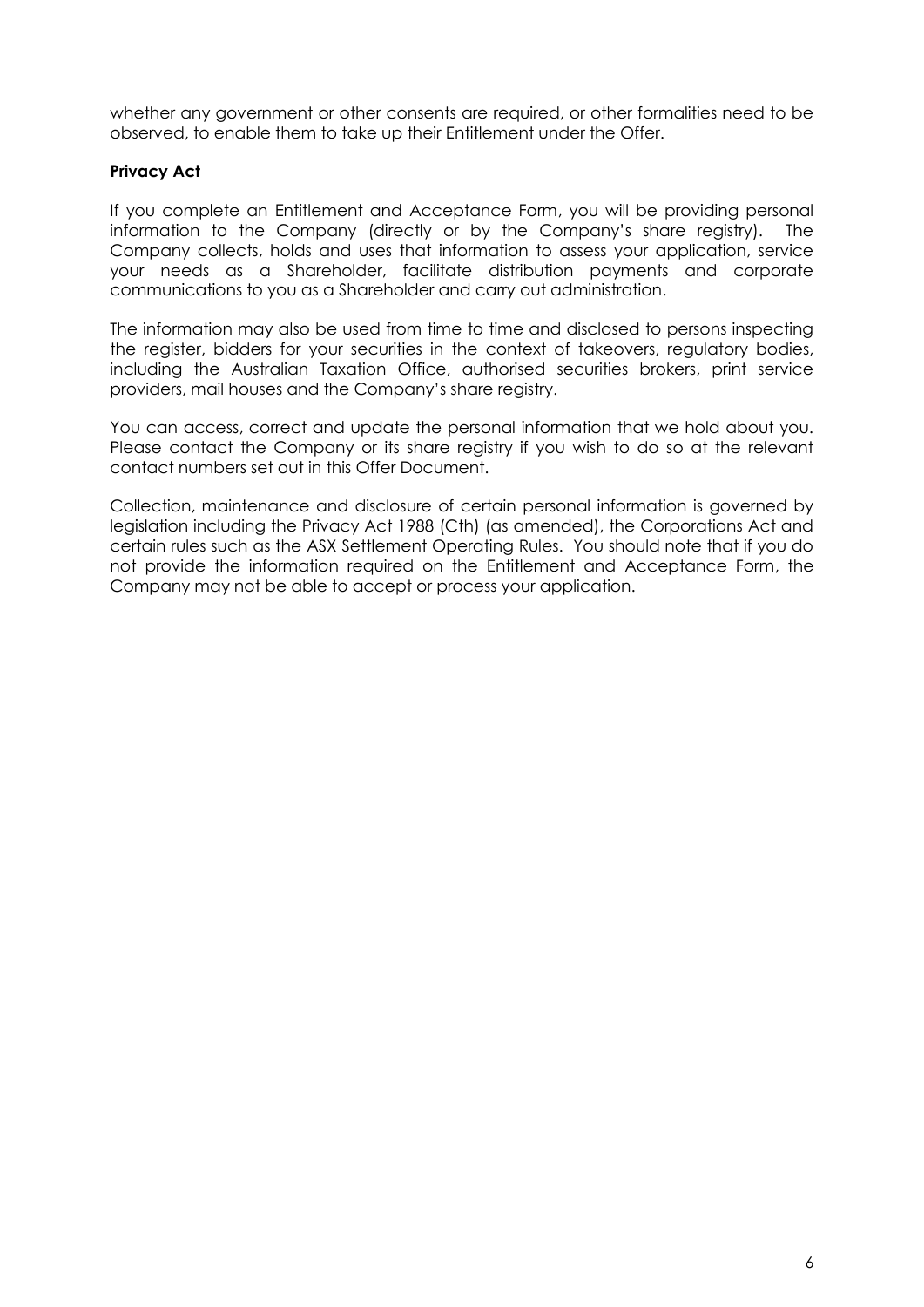## **CORPORATE DIRECTORY**

Dr Martin Blake, Chairman/ Non-Executive Director

Ms Liza Dunne, Executive Managing Director

Mr Simon Panton, Non Executive **Director** 

Dr Timothy St. Pierre, Executive Director

Dr Jason Loveridge, Non Executive **Director** 

#### **Directors Share Registry\***

Advanced Share Registry Services 150 Stirling Highway NEDLANDS WA 6009 Telephone:+61 8 9389 8033 Facsimile: +61 8 9389 7871

| <b>Company Secretary</b>   | <b>Legal Advisers</b>       |
|----------------------------|-----------------------------|
| Mr Adrian Bowers           | Steinepreis Paganin         |
|                            | Level 4, The Read Buildings |
|                            | 16 Milligan Street          |
|                            | PERTH WA 6000               |
| <b>Registered Office</b>   | Auditor*                    |
| 278 Stirling Highway       | <b>HLB Mann Judd</b>        |
| CLAREMONT WA 6010          | Level 4                     |
| Telephone: +61 8 9286 5300 | 130 Stirling Street         |
| Facsimile: +61 8 9286 1179 | PERTH WA 6000               |
| <b>ASX Code</b>            | <b>Lead Manager</b>         |
| <b>RHT</b>                 | <b>Azure Capital</b>        |
|                            | Level 34, Exchange Plaza 2  |
|                            | The Esplanade               |
|                            | PERTH WA 6000               |

\*These parties have been included for information purposes only. They have not been involved in the preparation of this Offer Document.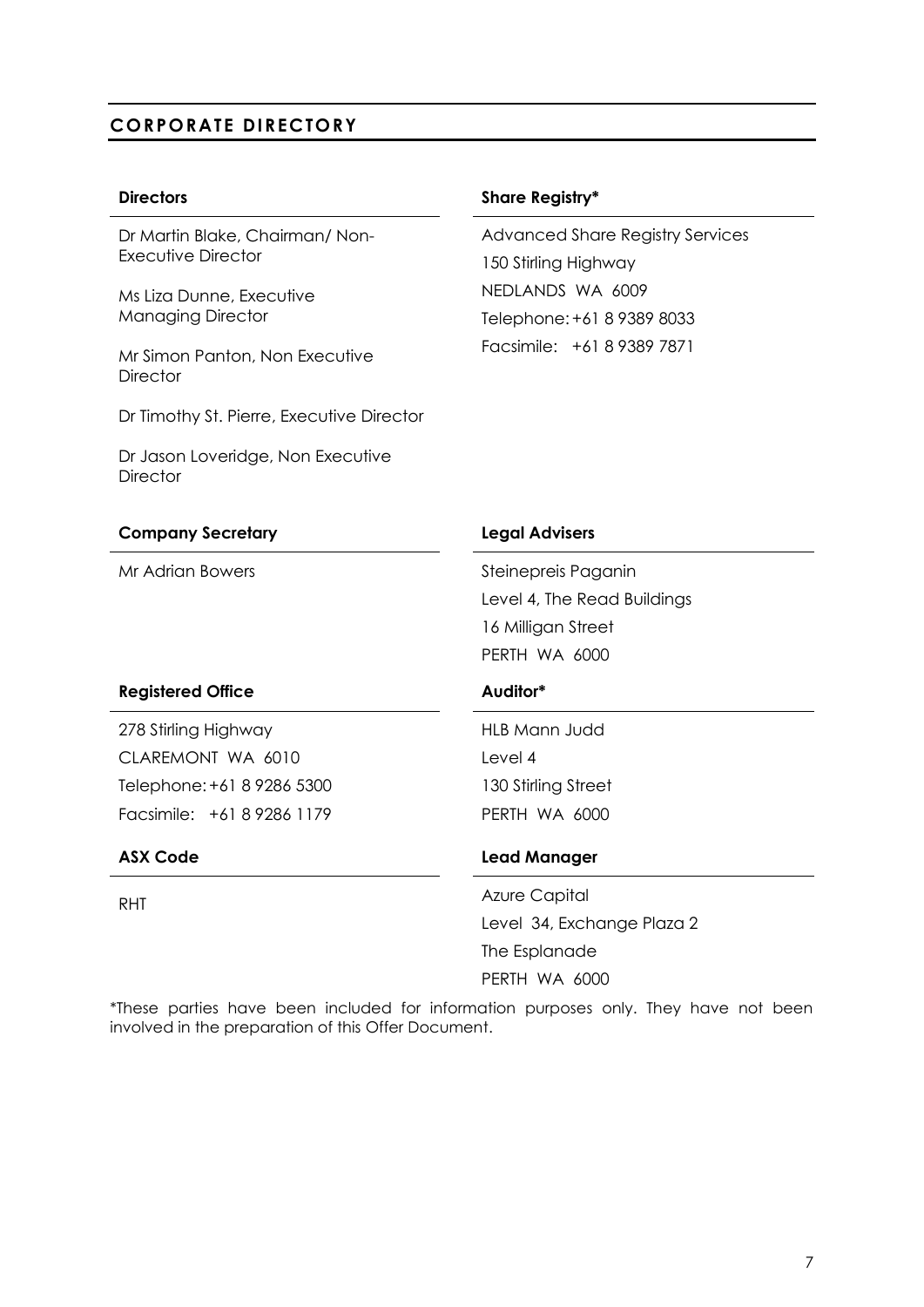#### <span id="page-7-0"></span>**1. DETAILS OF THE OFFER**

#### **1.1 The Offer**

The Company is making a non-renounceable pro rata entitlement offer to Shareholders of Shares at an issue price of 5 cents (\$0.05) each on the basis of one (1) Share for every four (4) Shares held by Eligible Shareholders on the Record Date to raise up to \$4,637,392, before costs (**the Offer**)**.**

The Directors may at any time decide to withdraw this Offer Document and the offer of Shares made under this Offer Document in which case the Company will return all Application monies (without interest) within 28 days of giving such notice of withdrawal.

The Company intends to apply the funds raised from the Offer towards:

| Item of Expenditure                                                                                                                                  | Amount (\$) | Percentage (%) |
|------------------------------------------------------------------------------------------------------------------------------------------------------|-------------|----------------|
| Further the development of the<br><b>Company's MRI based intellectual</b><br>property<br>including<br>HepaFat,<br><b>Fibrosis and other products</b> | \$4,000,000 | 86.3%          |
| <b>Working capital</b>                                                                                                                               | \$557,392   | 12%            |
| <b>Expenses of the Offer</b>                                                                                                                         | \$80,000    | $1.7\%$        |
| <b>TOTAL</b>                                                                                                                                         | \$4,637,392 | 100%           |

The above table is a statement of the Board's current intentions as at the date of this Offer Document. However, Shareholders should note that, as with any budget, the allocation of funds set out in the above table may change depending on a number of factors, including the outcome of operational and development activities, regulatory developments, market and general economic conditions and environmental factors. In light of this, the Board reserves the right to alter the way the funds are applied.

As at the Record Date, the Company has on issue 370,991,365 Shares. The Company expects that up to approximately 92,747,841 Shares will be issued under the Offer.

Where the determination of the Entitlement of any Eligible Shareholder results in a fraction of a Share, such fraction will be rounded up to the nearest whole Share.

#### **1.2 Timetable**

| Resonance Announces Rights Issue                                                 | 10 April 2014                                                  |
|----------------------------------------------------------------------------------|----------------------------------------------------------------|
| Lodgement of Offer Document, Appendix 3B and<br>s708AA Cleansing Notice with ASX | Prior to the<br>commencement of<br>trading on 22 April<br>2014 |
| Notice sent to Shareholders                                                      | 23 April 2014                                                  |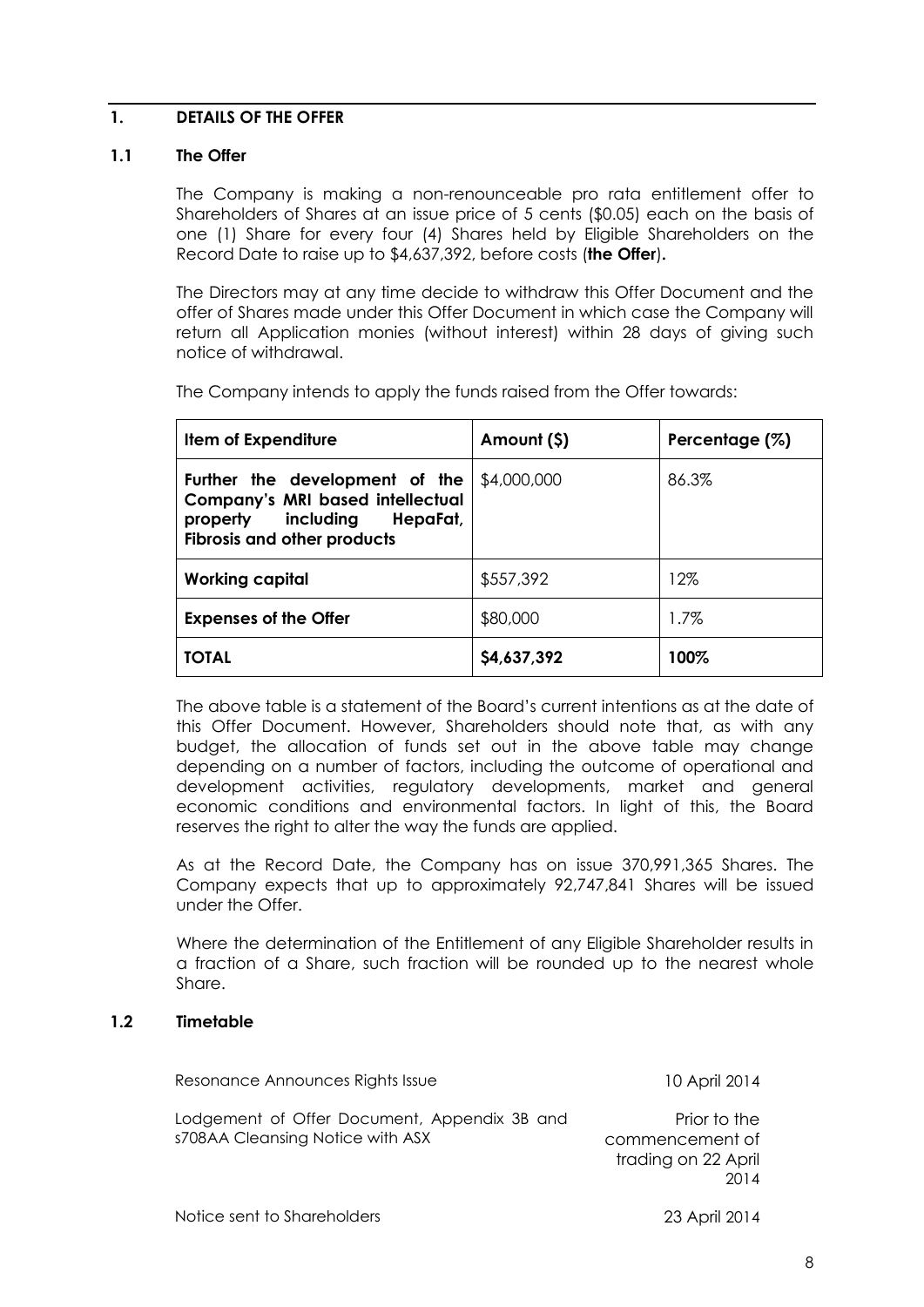| Ex date                                                                                                        | 28 April 2014 |
|----------------------------------------------------------------------------------------------------------------|---------------|
| Record Date for determining Entitlements                                                                       | 30 April 2014 |
| Offer Document sent out to Shareholders &<br>Company announces this has been completed &<br>Offer Opening Date | 2 May 2014    |
| <b>Closing Date</b>                                                                                            | 23 May 2014   |
| Shares quoted on a deferred settlement basis                                                                   | 26 May 2014   |
| ASX notified of under subscriptions                                                                            | 27 May 2014   |
| date/Shares entered into Shareholders'<br>Issue<br>security holdings                                           | 29 May 2014   |
| Quotation of Shares issued under the Offer                                                                     | 30 May 2014   |

Subject to the Listing Rules and the Corporations Act, the Directors reserve the right to extend the Closing Date for the Offer at their discretion. Should this occur, the extension will have a consequential effect on the anticipated date of issue for the Shares offered under this Offer Document.

#### **1.3 Entitlements and acceptance**

The Entitlement of Eligible Shareholders to participate in the Offer will be determined on the Record Date. Your Entitlement is shown on the Entitlement and Acceptance form accompanying this Offer Document. You may accept for a lesser number of Shares should you wish to take up only part of your Entitlement.

You can also apply for additional Shortfall Shares under the Offer in addition to your Entitlement by completing the shortfall section contained in the Entitlement and Acceptance Form. The Directors reserve the right to issue Shortfall Shares at their absolute discretion. If you are issued a lesser number of Shortfall Shares than you apply for any surplus Application monies will be returned to you.

#### **1.4 No rights trading**

The rights to Shares under the Offer are non-renounceable. Accordingly, there will be no trading of rights on the ASX and you may not dispose of your rights to subscribe for Shares under the Offer to any other party. If you do not take up your Entitlement to Shares under the Offer by the Closing Date, the Offer to you will lapse.

#### **1.5 Underwriting**

The Offer is not underwritten.

#### **1.6 Lead Manager**

On 4 March 2014, the Company and Azure Capital (**Lead Manager**) entered into an agreement (**Lead Manager Mandate**) pursuant to which the Lead Manager agreed to co-ordinate the Rights Issue and use best endeavours to place any Shortfall from the Offer.

The Lead Manager is not presently a shareholder of the Company and is not a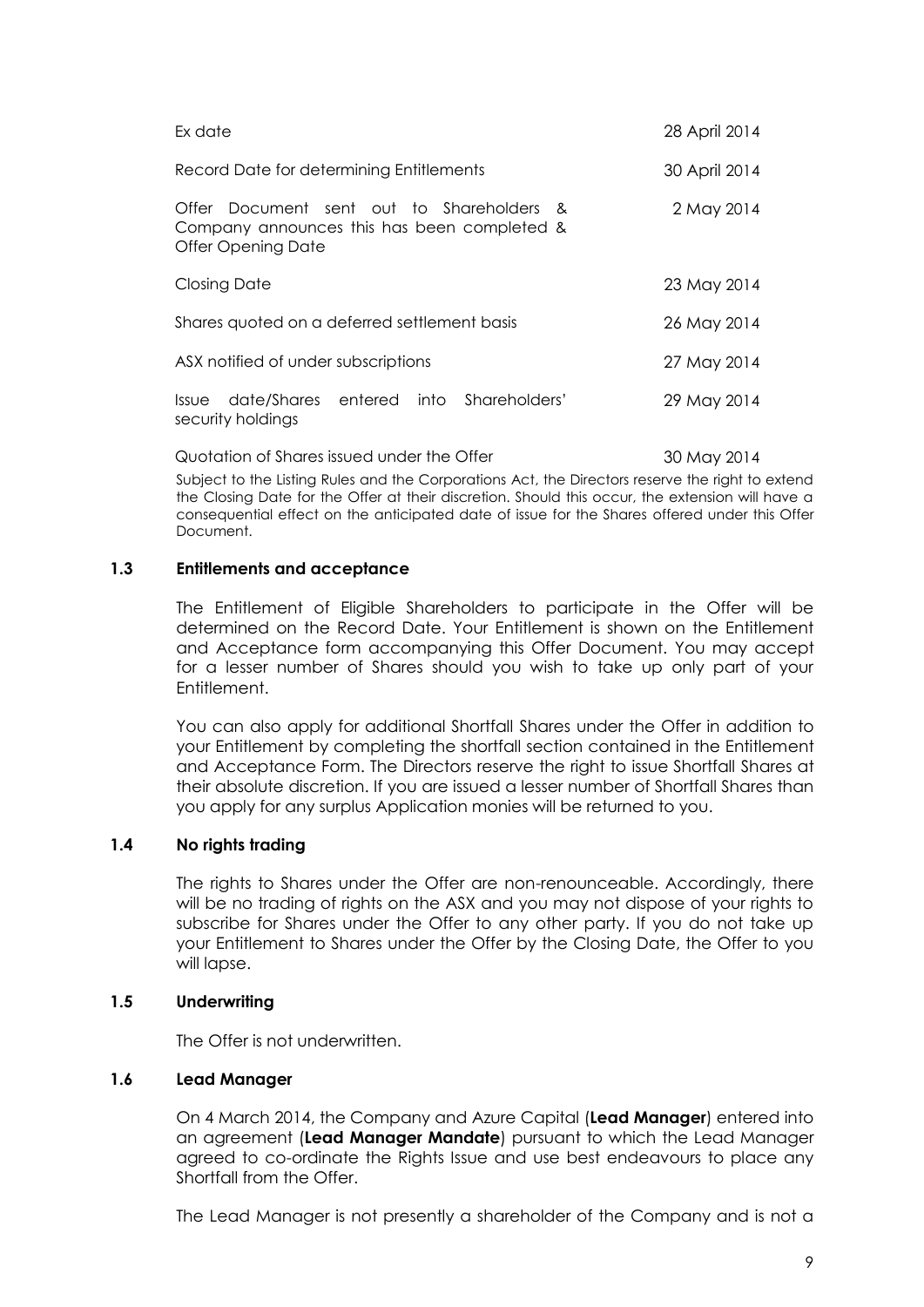related party of the Company for the purpose of the Corporations Act.

Pursuant to the Lead Manager Mandate, as consideration for co-ordinating the Offer, the Company has agreed to:

- (a) pay the Lead Manager a management fee of 2% of the total amount raised under the Offer;
- (b) pay the Lead Manager a placement fee of 3% of the total amount raised under the Offer; and
- (c) reimburse the Lead Manager for and indemnify the Lead Manager against all costs reasonably and properly incurred by the Lead Manager in respect of the Offer.

The management and placement fees referred to above are to be satisfied by a combination of the issue of Shares (at an issue price of 5 cents per Share) and the payment of cash (to a maximum of \$50,000). The Lead Manager Mandate also contains other terms and conditions, and representations and warranties that are considered standard for an agreement of this type.

### **1.7 Shortfall**

If you do not wish to take up any part of your Entitlement you are not required to take any action. That part of your Entitlement not taken up will form part of the **Shortfall** 

The Shortfall Offer is a separate offer made pursuant to this Offer Document and will remain open for up to three months following the Closing Date. The issue price for each Share to be issued under the Shortfall Offer shall be \$0.05 being the price at which Shares have been offered under the Offer.

Shareholders can apply for Shortfall Shares by following the instructions set out in the Entitlement and Acceptance Form and in section 2.1 below. The Directors reserve the right to issue Shortfall Shares at their absolute discretion. Any application monies received for more than your final allocation of Shortfall Shares will be refunded. No interest will be paid on any application monies received or refunded.

#### **1.8 Opening and Closing Dates**

The Offer opens on the Opening Date, being 2 May 2014. The Company will accept Entitlement and Acceptance Forms until 5:00 pm WST on the Closing Date, being 23 May 2014 or such other date as the Directors in their absolute discretion shall determine, subject to the Listing Rules.

#### **1.9 Issue**

Shares issued pursuant to the Offer will be issued in accordance with the ASX Listing Rules and the timetable set out in this Offer Document.

Shares issued pursuant to the Shortfall Offer will be issued on a progressive basis. Where the number of Shares issued is less than the number applied for, or where no issue is made, surplus application monies will be refunded without any interest to the Applicant as soon as practicable after the closing date of the Shortfall Offer.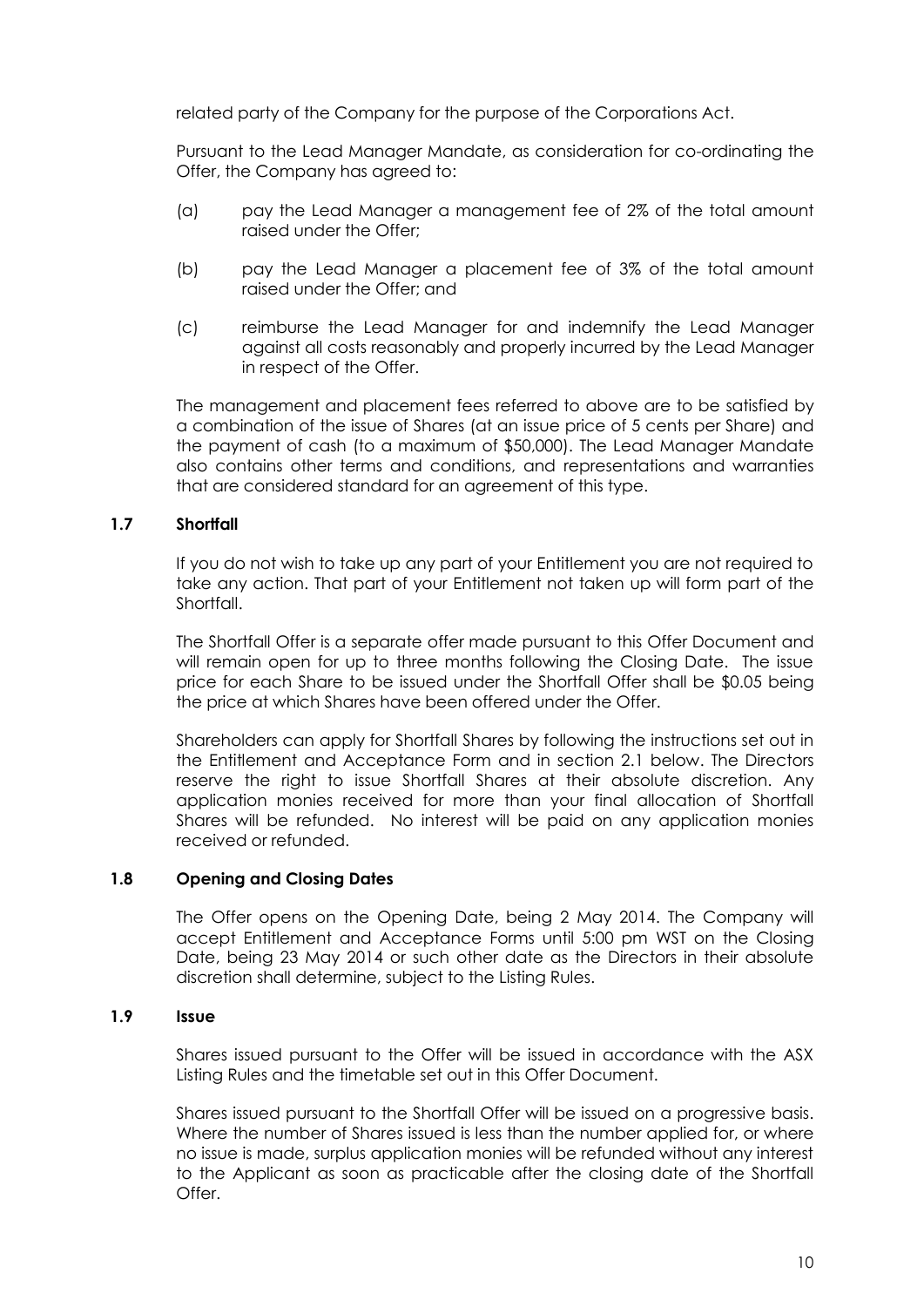Pending the issue of the Shares or payment of refunds pursuant to this Offer Document, all Application monies will be held by the Company in trust for the Applicants in a separate bank account as required by the Corporations Act. The Company, however, will be entitled to retain all interest that accrues on the bank account and each Applicant waives the right to claim interest.

Holding statements for Shares issued under the Offer will be mailed in accordance with the ASX Listing Rules and the timetable set out in this Offer Document.

#### **1.10 ASX listing**

Application for official quotation by ASX of the Shares offered pursuant to this Offer Document will be made within 7 days after the date of this Offer Document. If approval is not obtained from ASX before the expiration of 3 months after the date of this Offer Document (or such period as varied by the ASIC) the Company will not issue any Shares and will repay all Application monies for the Shares within the time prescribed under the Corporations Act, without interest.

The fact that ASX may grant official quotation to the Shares is not to be taken in any way as an indication of the merits of the Company or the Shares now offered for subscription.

### **1.11 CHESS**

The Company will apply to ASX to participate in CHESS, for those investors who have, or wish to have, a sponsoring stockbroker. Investors who do not wish to participate through CHESS will be issuer sponsored by the Company. Because the sub-registers are electronic, ownership of securities can be transferred without having to rely upon paper documentation.

Electronic registers mean that the Company will not be issuing certificates to investors. Instead, investors will be provided with a statement (similar to a bank account statement) that sets out the number of Shares issued to them under this Offer Document. The notice will also advise holders of their Holder Identification Number (**HIN**) and explain, for future reference, the sale and purchase procedures under CHESS and issuer sponsorship.

Further monthly statements will be provided to holders if there have been any changes in their security holding in the Company during the preceding month.

#### **1.12 Rights and Liabilities Attaching to Shares**

The Shares offered under this Offer Document will rank equally in respect of dividends and have the same rights in all other respects (eg voting, bonus issues) as existing Shares.

Full details of the rights and liabilities attaching to Shares are set out in the Company's Constitution, a copy of which is available for inspection at the Company's registered office during normal business hours.

#### **1.13 Overseas Eligible Shareholders**

No Offer is being made to Shareholders with a registered address outside Australia and New Zealand. It is not practicable for the Company to comply with the securities laws of overseas jurisdictions having regard to the number of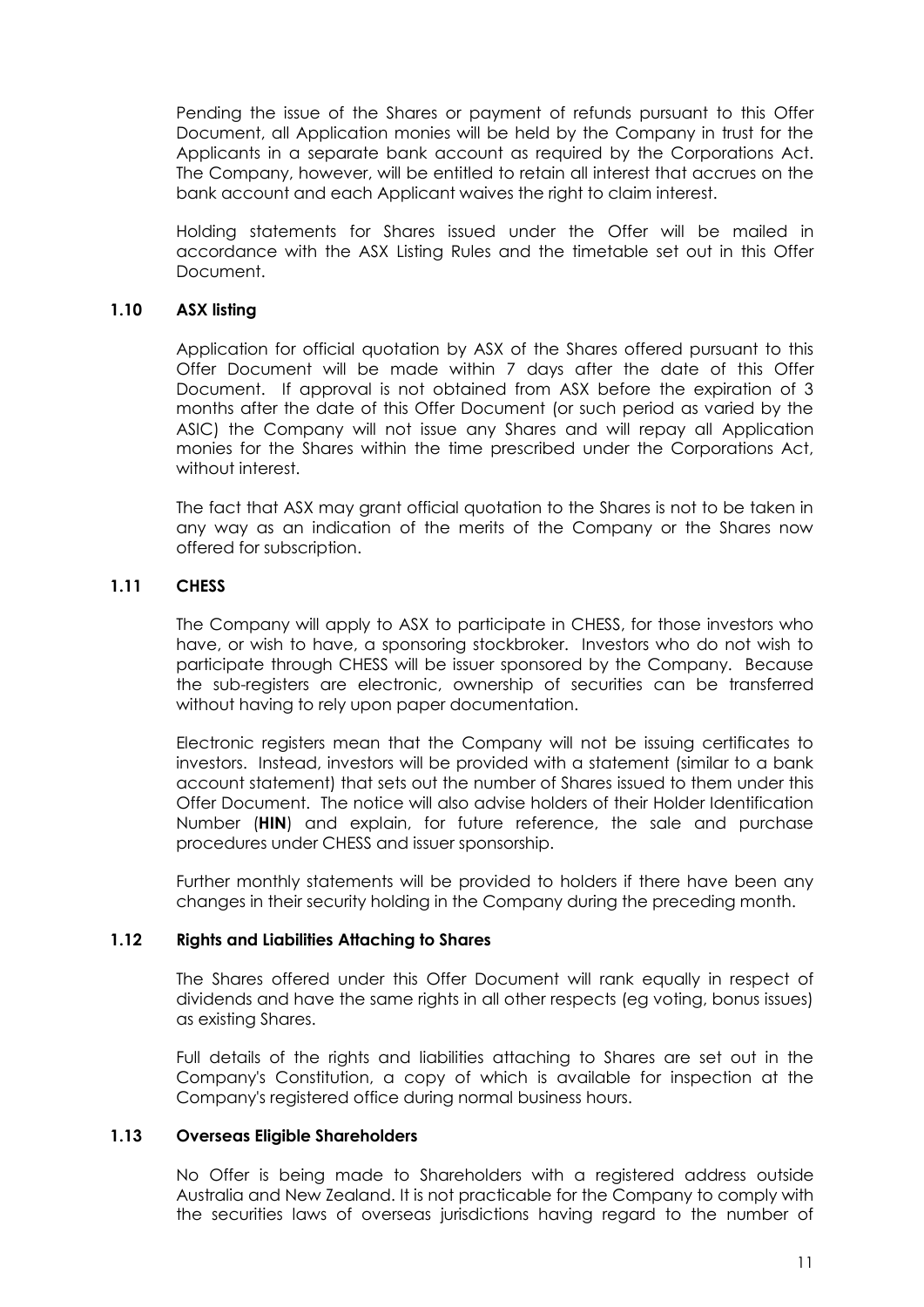overseas Shareholders, the number and value of the Shares these Shareholders would be offered and the cost of complying with regulatory requirements in each relevant jurisdiction. No action has been taken to comply with legal and regulatory requirements of jurisdictions outside Australia and New Zealand to permit an offer of the Shares in any jurisdiction outside Australia and New Zealand.

Shares to which any Shareholders who do not have a registered address in Australia or New Zealand would otherwise be entitled will form part of the Shortfall.

**This Offer Document and accompanying Entitlement and Acceptance Form do not, nor are they intended to, constitute an offer in any place in which, or to any person to whom, it would not be lawful to make such an offer.**

#### **1.14 Control Implications**

The potential effect that the issue of Shares under the Offer will have on the control of the Company is as follows:

- (a) if all Eligible Shareholders take up their entitlements for Shares, the issue of Shares under the Offer will have no effect on the control of the Company and all Shareholders will hold the same percentage interest in the Company, subject only to changes resulting from ineligible shareholders being unable to participate in the Offer;
- (b) in the more likely event that there is a Shortfall, Eligible Shareholders who do not subscribe for their full entitlement of Shares under the Offer will be diluted relative to those Eligible Shareholders who subscribe for some or all of their entitlement of Shares; and
- (c) the Lead Manager will endeavour to place the Shortfall to a combination of existing shareholders of the Company, institutional and high net worth clients of the Lead Manager and various other parties introduced by the Company or the Lead Manager (**Shortfall Offer**). The Lead Manager will ensure that no person will be issued, through participation in the Shortfall Offer, Shares if such issue will result in their voting power in the Company exceeding 19.9%. Having regard to the number of Shares to be issued under the Rights Issue, even if a substantial shortfall eventuated, a participant in the Shortfall Offer would not be in a position to exercise any substantive control in the Company.

#### **1.15 Taxation implications**

The Directors do not consider it appropriate to give Shareholders advice regarding the taxation consequences of subscribing for Shares under this Offer Document. The Company, its advisers and its officers do not accept any responsibility or liability for any such taxation consequences to Shareholders.

Shareholders should consult their professional tax adviser in connection with subscribing for Shares under this Offer Document.

#### **1.16 Risk factors**

An investment in Shares should be regarded as speculative. In addition to the general risks applicable to all investments in listed securities, there are specific risks associated with an investment in the Company which are described in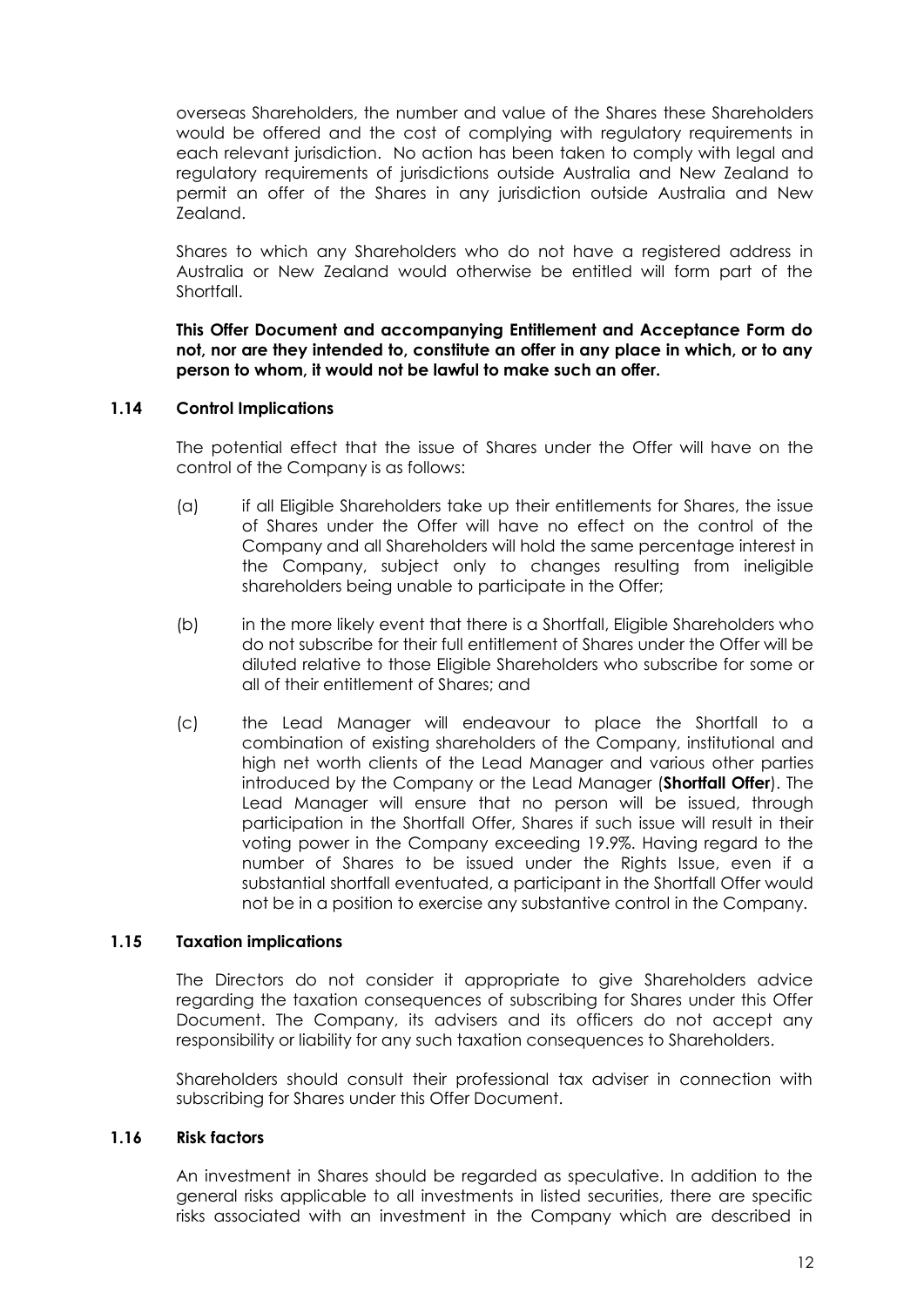Section 3.

#### **1.17 Continuous disclosure obligations**

The Company is a "disclosing entity" (as defined in Section 111AC of the Corporations Act) for the purposes of the Corporations Act and its Shares are enhanced disclosure securities quoted on ASX and, as such, the Company is subject to regular reporting and disclosure obligations under the Corporations Act and the Listing Rules.

Specifically, the Company is required to notify ASX of information about specific events and matters as they arise for the purposes of the ASX making that information available to the securities markets conducted by the ASX. In particular, the Company has an obligation under the ASX Listing Rules (subject to certain exceptions) to notify the ASX immediately of any information of which it is or becomes aware which a reasonable person would expect to have a material effect on the price of value of its securities.

This Offer Document is intended to be read in conjunction with the publicly available information in relation to the Company which has been notified to ASX and does not include information that would be included in a disclosure document or which investors ought to have regard to in deciding whether to subscribe for Shares under the Offer. Investors should therefore have regard to the other publicly available information in relation to the Company before making a decision whether or not to invest.

All announcements made by the Company are available from its website www.resonancehealth.com or the ASX [www.asx.com.au.](http://www.asx.com.au/)

Additionally, the Company is also required to prepare and lodge with ASIC yearly and half-yearly financial statements accompanied by a directors' statement and report, and an audit report or review. These reports are released to ASX and published on the Company's and the ASX websites.

This Offer Document (including the Entitlement & Acceptance Form) and the contracts that arise from acceptance of the Applications are governed by the laws applicable in Western Australia and each Applicant submits to the nonexclusive jurisdiction of the courts of Western Australia.

#### **1.18 Rights Issue Notice**

The Company has lodged with ASX a notice in accordance with section 708AA of the Corporations Act which sets out, amongst other information, the effect of the Offer on the control of the Company. This notice may be reviewed on the websites of the Company and ASX.

#### **1.19 Enquiries concerning Offer Document**

Enquiries concerning the Entitlement and Acceptance Form should be directed to Advanced Share Registry Services by telephone on (08) 9389 8033. Enquiries relating to this Offer Document should be directed to the Company Secretary, Adrian Bowers by telephone on (08) 9286 5300.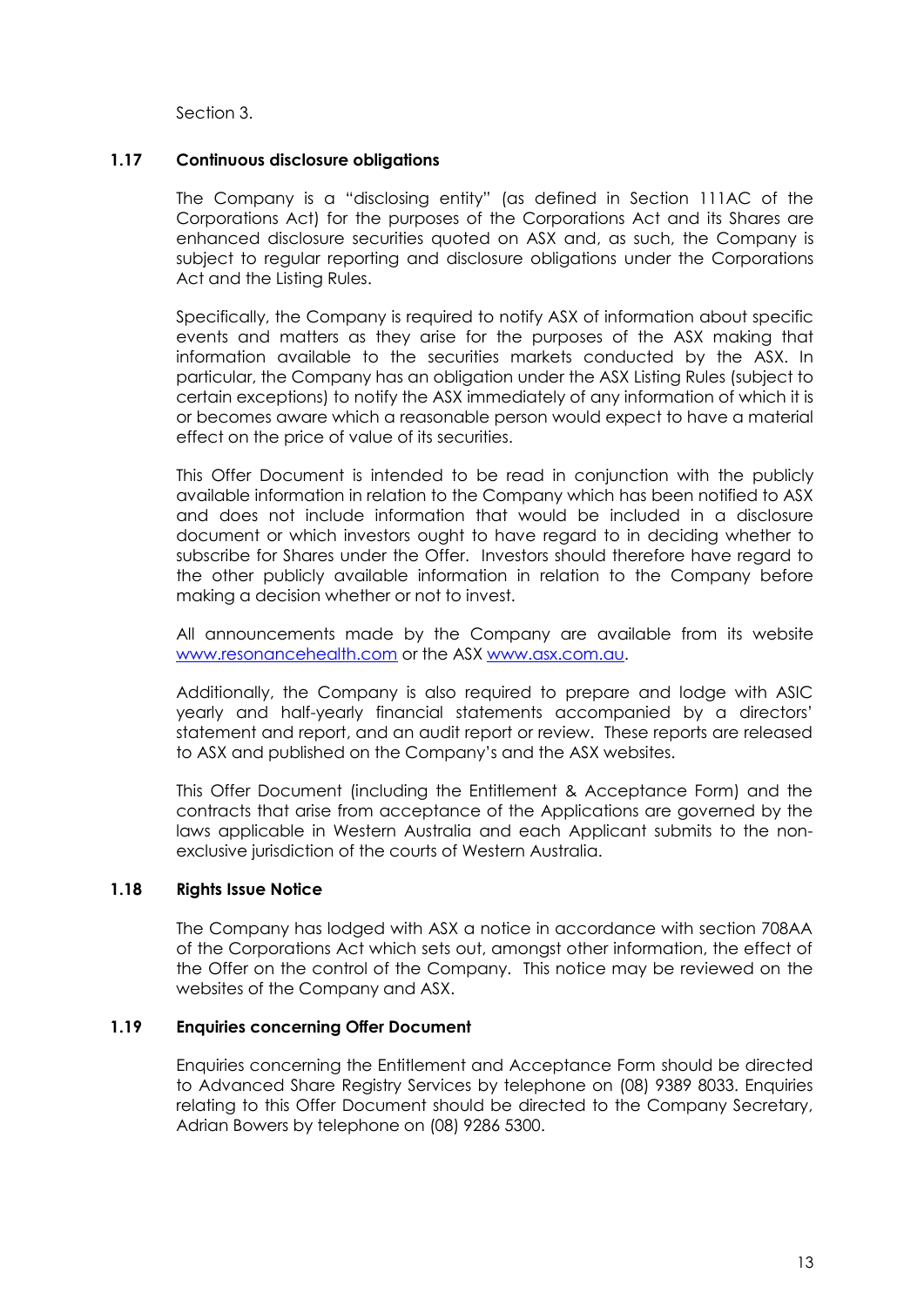### <span id="page-13-0"></span>**2. ACTION REQUIRED BY SHAREHOLDERS**

#### **2.1 How to Accept the Offer**

Your acceptance of the Offer must be made on the Entitlement and Acceptance Form accompanying this Offer Document. Your acceptance must not exceed your Entitlement as shown on that form. If it does, your acceptance will be deemed to be for the maximum Entitlement.

You may participate in the Offer as follows:

- (a) if you wish to accept your Entitlement in full:
	- (i) complete the Entitlement and Acceptance Form, filling in the details in the spaces provided; and
	- (ii) attach your cheque, drawn on an Australian bank or bank draft or money order made payable in Australian currency, for the appropriate Application monies (at \$0.05 per Share) or pay via BPAY® by following the instructions set out below and in the Entitlement and Acceptance Form; or
- (b) if you only wish to accept part of your Entitlement:
	- (iii) fill in the number of Shares you wish to accept in the space provided on the Entitlement and Acceptance Form; and
	- (iv) attach your cheque, drawn on an Australian bank or bank draft or money order made payable in Australian currency, for the appropriate Application monies (at \$0.05 per share) or pay via BPAY® by following the instructions set out below and in the Entitlement and Acceptance Form; or
- (c) if you wish to accept your full Entitlement **and** apply for additional Shortfall Shares:
	- (i) complete the Entitlement and Acceptance Form including filling in the number of Shortfall Shares you wish to apply for in the shortfall section on the Entitlement and Acceptance Form; and
	- (ii) attach your cheque, drawn on an Australian bank or bank draft or money order made payable in Australian currency, for the appropriate application monies (at \$0.05 per Share) or pay via BPAY® by following the instructions set out below and in the Entitlement and Acceptance Form; or
- (d) if you do not wish to accept all or part of your Entitlement, you are not obliged to do anything.

Your completed Entitlement and Acceptance Form and cheque must reach the Company no later than 5:00pm (WST) on the Closing Date.

The Offer is non-renounceable. Accordingly, a holder of Shares may not sell or transfer all or part of their Entitlement.

Please read the instructions on the Entitlement and Acceptance Form carefully.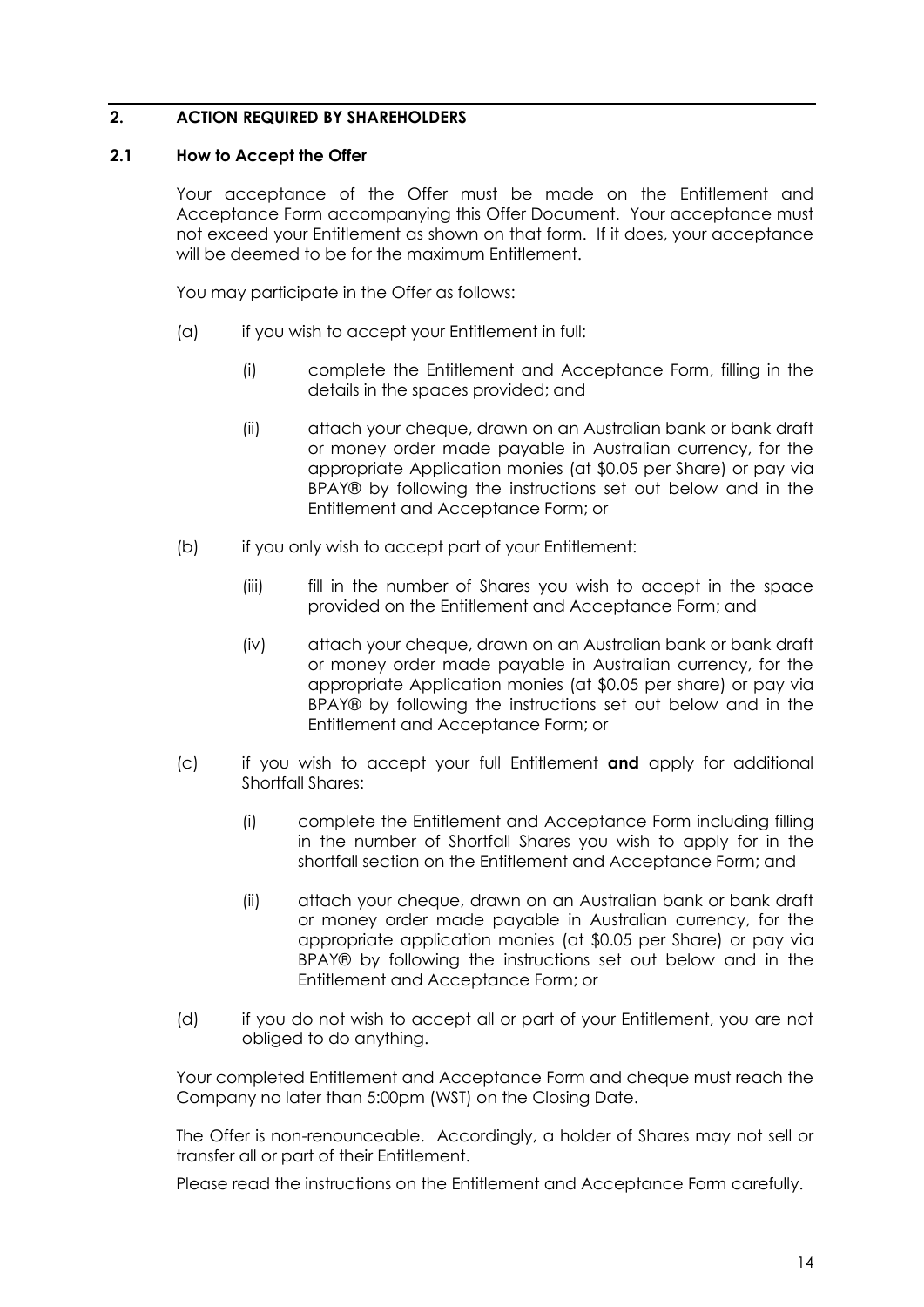### **2.2 Implications of an acceptance**

Returning a completed Entitlement and Acceptance Form or paying any Application monies by BPAY® will be taken to constitute a representation by you that:

- (a) you have received a copy of this Offer Document and the accompanying Entitlement and Acceptance Form, and read them both in their entirety;
- (b) you acknowledge that once the Entitlement and Acceptance Form is returned, or a BPAY® payment instruction is given in relation to any Application monies, the Application may not be varied or withdrawn except as required by law.

### **2.3 Payment by cheque/bank draft/money order**

All cheques must be drawn on an Australian bank or bank draft made payable in Australian currency to "Resonance Health Ltd – Share Issue Trust Account" and crossed "Not Negotiable".

Your completed Entitlement and Acceptance Form and cheque, bank draft or money order must reach the Company's share registry, at one of the addresses listed below, no later than 5.00pm WST on the Closing Date.

| <b>By delivery</b>              | By Post                         |
|---------------------------------|---------------------------------|
| Resonance Health Ltd            | Resonance Health Ltd            |
| C/- Advanced Share Registry Ltd | C/- Advanced Share Registry Ltd |
| 150 Stirling Highway            | <b>PO Box 1156</b>              |
| NEDLANDS WA 6009                | NEDLANDS WA 6909                |
| Australia                       | Australia                       |
|                                 |                                 |

#### **2.4 Payment by BPAY®**

For payment by BPAY®, please follow the instructions on the Entitlement and Acceptance Form. You can only make a payment via BPAY® if you are the holder of an account with an Australian financial institution that supports BPAY® transactions. Please note that should you choose to pay by BPAY® you do not need to submit the Entitlement and Acceptance Form but are taken to have made the declarations on that Entitlement and Acceptance Form.

It is your responsibility to ensure that your BPAY® payment is received by the share registry by no later than 5.00pm WST on the Closing Date. You should be aware that your financial institution may implement earlier cut-off times with regards to electronic payment and you should therefore take this into consideration when making payment. Any Application monies received for more than your entitlement allocation of Shares (only where the amount is \$1.00 or greater) will be refunded. No interest will be paid on any Application monies received or refunded.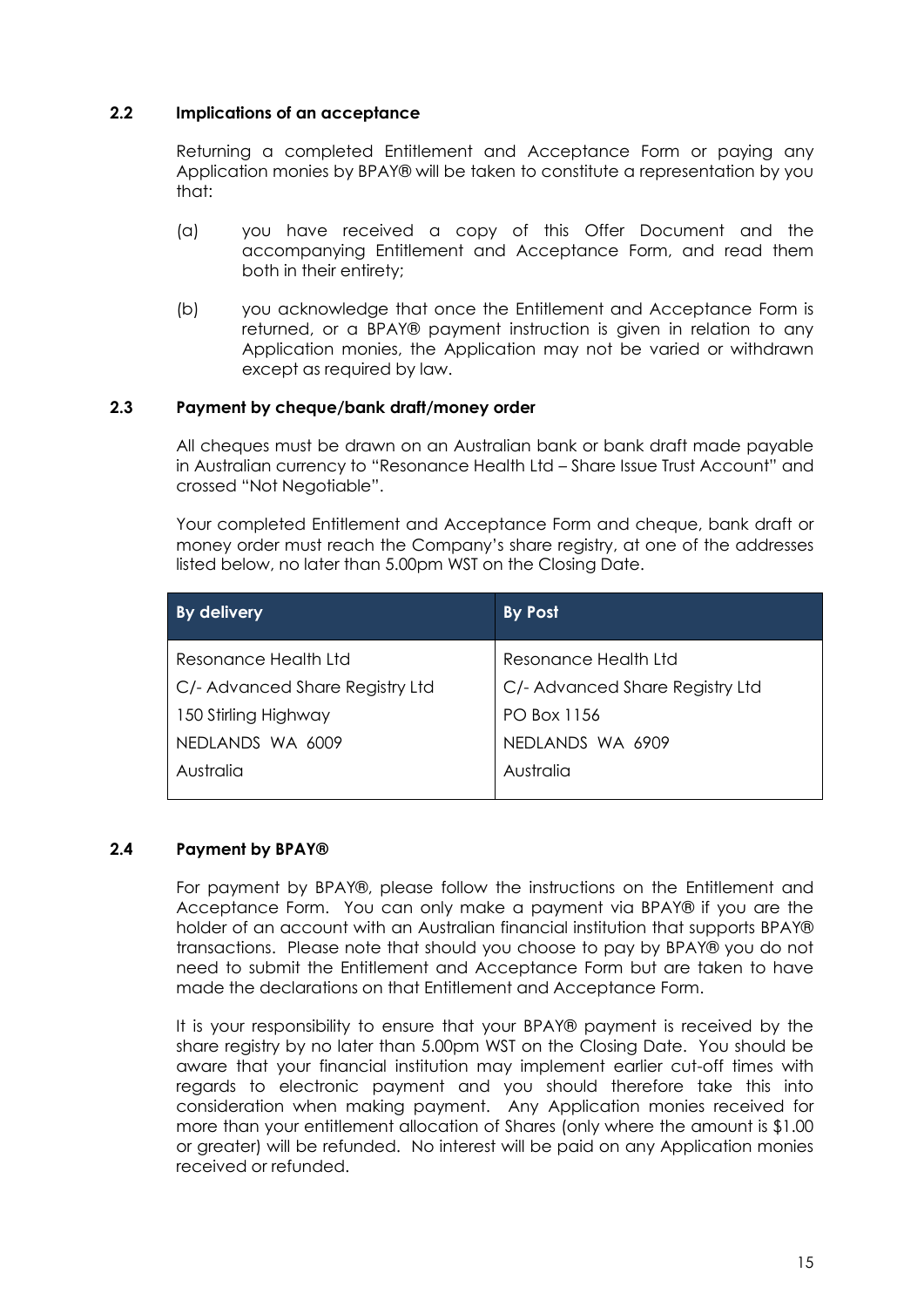#### <span id="page-15-0"></span>**3. RISK FACTORS**

#### **3.1 Introduction**

An investment in the Company is not risk free and prospective investors should consider the risk factors described below, together with information contained elsewhere in this Offer Document, before deciding whether to apply for Shares.

The following is not intended to be an exhaustive list of the risk factors to which the Company is exposed.

### **3.2 Key investment risks**

Potential investors should be aware that subscribing for Shares in the Company involves a number of risks. Prospective investors should read this Offer Document in its entirety before deciding whether to apply for Shares under this Offer Document.

These risks together with other general risks applicable to all investments in listed securities not specifically referred to, may affect the value of the Shares in the future. Accordingly, an investment in the Company should be considered highly speculative. Investors should consider consulting their professional advisers before deciding whether to apply for Shares pursuant to this Offer Document.

| <b>Risk</b>                  | <b>Description</b>                                                                                                                                                                                                                                                                                                                                                                                                                                                                                            |
|------------------------------|---------------------------------------------------------------------------------------------------------------------------------------------------------------------------------------------------------------------------------------------------------------------------------------------------------------------------------------------------------------------------------------------------------------------------------------------------------------------------------------------------------------|
| <b>Intellectual Property</b> | The Company's lead product for generating revenue is FerriScan®<br>for the measurement of iron overload. FerriScan® is provided to<br>the market as an image analysis service where radiology facilities<br>upload data to a secure web facility for analysis and reporting by<br>the Company. The Company has also received marketing<br>clearance for HepaFat-Scan® which is now available to specialist<br>clinicians and pharmaceutical companies developing therapies<br>to address fatty liver disease. |
|                              | The Company's interest in FerriScan® and HepaFat-Scan® is<br>protected by a portfolio of issued and pending patents. Whilst this<br>provides the Company with protection, there is no guarantee that<br>other companies will not legally challenge the patents or that they<br>might knowingly or unknowingly infringe the Company's patents.<br>Any such action may adversely affect the business, operating<br>results and financial condition of the Company.                                              |
|                              | Securing rights to intellectual property, and in particular patents, is<br>an integral part of securing potential product value from the<br>outcomes of research and development. Competition in<br>retaining and sustaining protection of intellectual property and<br>the complex nature of intellectual property can lead to expensive<br>and lengthy patents disputes for which there can be no<br>guaranteed outcome.                                                                                    |
|                              | The granting of a patent does not guarantee that the rights of<br>others are not infringed nor that competitors will not develop<br>competing intellectual property that circumvents such patents.<br>The Company's success depends, in part, on its ability to obtain<br>patents, maintain trade secret protection and operate without<br>infringing the proprietary rights of third parties.                                                                                                                |
|                              | Although the Company is not aware of any third party interests in<br>relation to the intellectual property rights of the intellectual                                                                                                                                                                                                                                                                                                                                                                         |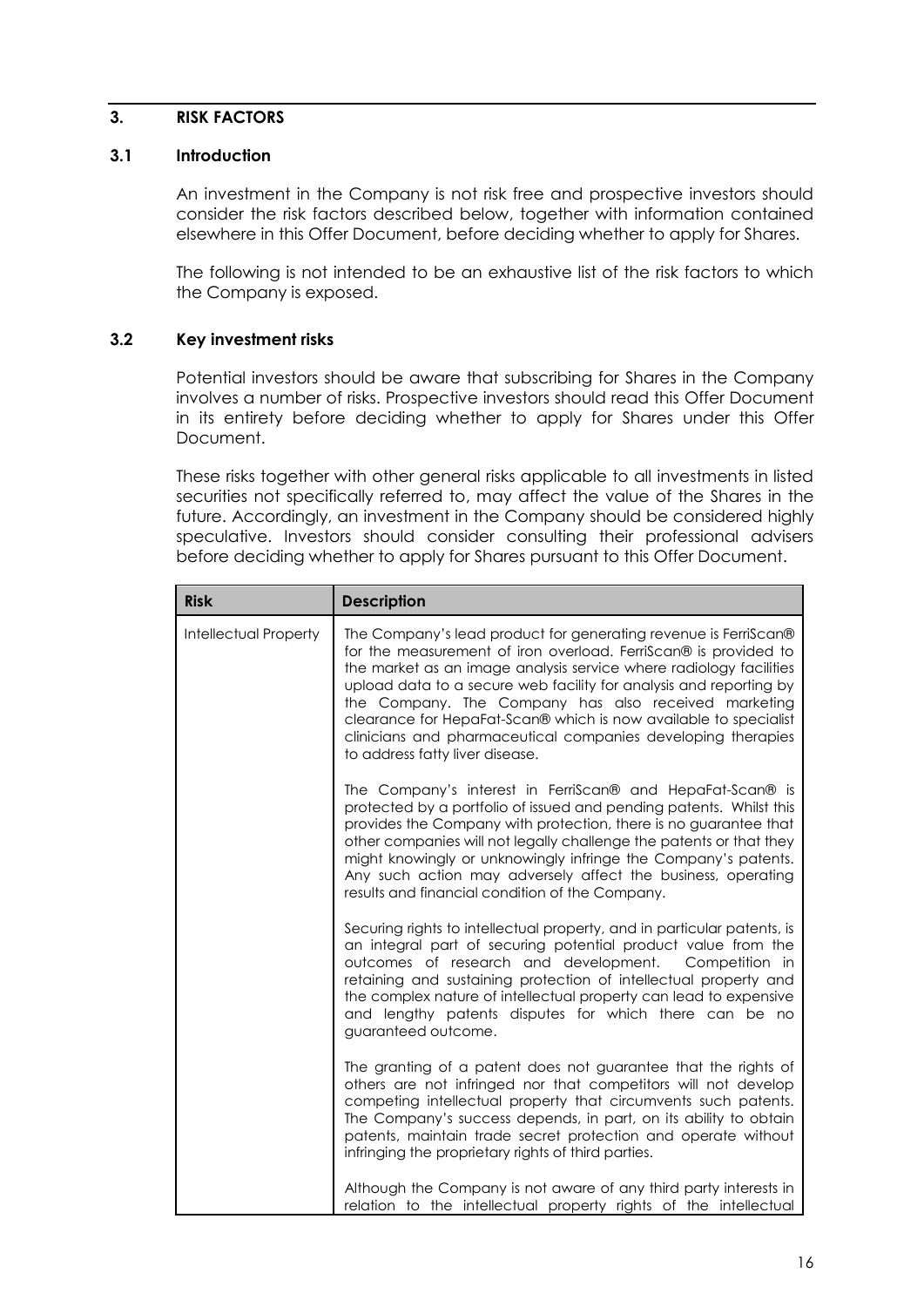| <b>Risk</b>                              | <b>Description</b>                                                                                                                                                                                                                                                                                                                                                                                                                                                                                                                                                                                                               |
|------------------------------------------|----------------------------------------------------------------------------------------------------------------------------------------------------------------------------------------------------------------------------------------------------------------------------------------------------------------------------------------------------------------------------------------------------------------------------------------------------------------------------------------------------------------------------------------------------------------------------------------------------------------------------------|
|                                          | property, and has taken steps to protect and confirm its interest in<br>these rights, there is always a risk of third parties claiming<br>involvement in technological and medical discoveries, and if any<br>disputes arise, they could adversely affect the Company.                                                                                                                                                                                                                                                                                                                                                           |
|                                          | Although the Company will implement all reasonable endeavours<br>to protect its intellectual property, there can be no assurance that<br>these measures have been, or will be sufficient.                                                                                                                                                                                                                                                                                                                                                                                                                                        |
| Research and<br>development              | The Company can make no representation that any of its research<br>into or development of its technologies will be successful, that the<br>development milestones will be achieved, or that the technologies<br>will be developed into products that are commercially exploitable.                                                                                                                                                                                                                                                                                                                                               |
|                                          | There are many risks inherent in the development of biotechnology<br>products, particularly where the products are in the early stages of<br>development. Projects can be delayed or fail to demonstrate any<br>benefit, or research may cease to be viable for a range of<br>scientific and commercial reasons.                                                                                                                                                                                                                                                                                                                 |
| Loss of key client                       | At 30 June 2013, the Company had one customer that accounted<br>for 29% of all trade receivables. Although the Company is<br>expected to establish further relationships through development of<br>the technologies, the loss of this key client is likely to adversely<br>affect the operating results of the Company.                                                                                                                                                                                                                                                                                                          |
| Regulatory<br>Approvals                  | The regulatory environment for biomedical devices is demanding,<br>complex, time consuming and very expensive and as such there is<br>no certainty that the applications for regulatory approval from<br>bodies including, but not limited to, the US Food and Drug<br>Administration and the Therapeutic Goods Administration for<br>products developed by the Company will be successful.                                                                                                                                                                                                                                      |
| Product liability and<br>uninsured risks | Through its intended business, the Company is exposed to<br>potential product liability risks which are inherent in the research<br>and development, manufacturing, marketing and use of its<br>products or products developed with future co-development<br>alliance partners. It will be necessary to secure insurance to help<br>manage such risks. The Company may not be able to maintain<br>insurance for product or service liability on reasonable terms in the<br>future and, in addition, the Company's insurance may not be<br>sufficient to cover large claims, or the insurer could disclaim<br>coverage on claims. |
|                                          | Although the Company endeavors to work to rigorous standards<br>there is still the potential for the products to contain defects which<br>may result in system failures. These defects or problems could<br>result in the loss of or delay in generating revenue, loss of market<br>share, failure to achieve market acceptance, diversion of<br>development resources, injury to the Company's reputation or<br>increased insurance costs.                                                                                                                                                                                      |
|                                          | If the Company fails to meet its clients' expectations, the<br>Company's reputation could suffer and it could be liable for<br>damages.                                                                                                                                                                                                                                                                                                                                                                                                                                                                                          |
|                                          | Further, the Company is exposed to the risk of catastrophic loss to<br>necessary laboratory equipment, computer equipment or other<br>facilities which would have a serious impact on the Company's<br>operations. The Company gives no assurance that all such risks will<br>be adequately managed through its insurance policies to ensure<br>that catastrophic loss does not have an adverse effect on its                                                                                                                                                                                                                    |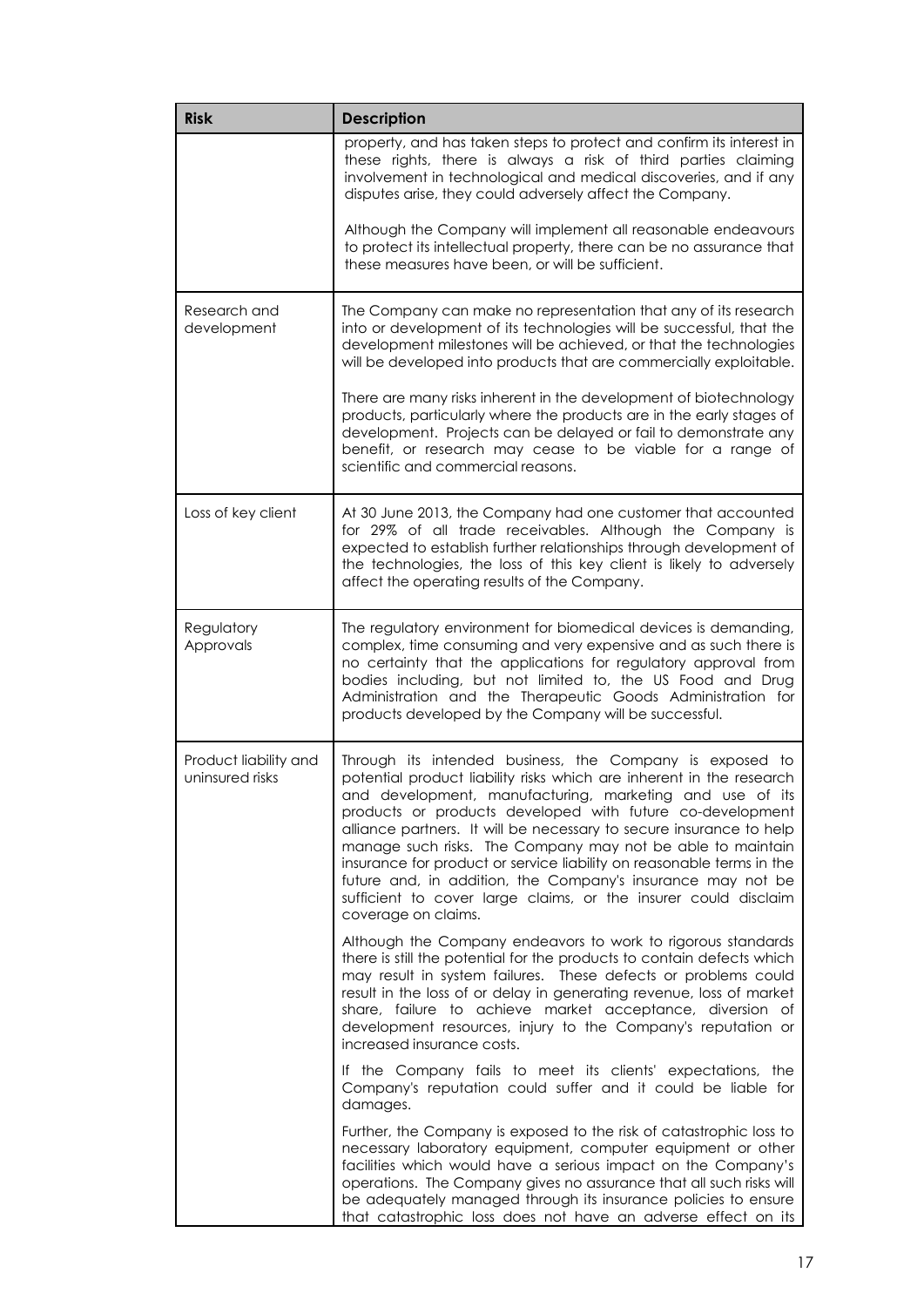| <b>Risk</b>                    | <b>Description</b>                                                                                                                                                                                                                                                                                                                   |
|--------------------------------|--------------------------------------------------------------------------------------------------------------------------------------------------------------------------------------------------------------------------------------------------------------------------------------------------------------------------------------|
|                                | performance.                                                                                                                                                                                                                                                                                                                         |
| Licence and<br>marketing risk  | The Directors believe the funds raised from the Offer will give the<br>Company sufficient working capital to achieve its objectives.<br>However, funds raised under this Offer Document may not be<br>sufficient to enable the Company to fully commercialise all of its<br>technologies.                                            |
| Unforeseen<br>expenditure risk | Expenditure may need to be incurred that has not been taken into<br>account in the preparation of this Offer Document. Although the<br>Company is not aware of any such additional expenditure<br>requirements, if such expenditure is subsequently incurred, this may<br>adversely affect the expenditure proposals of the Company. |

#### **3.3 General Risks**

#### (a) **Additional requirements for capital**

The funds raised under the Offer are considered sufficient to meet the current proposed objectives of the Company. Additional funding may be required in the event future costs exceed the Company's estimates and to effectively implement its business and operations plans in the future, to take advantage of opportunities for acquisitions, joint ventures or other business opportunities, and to meet any unanticipated liabilities or expenses which the Company may incur.

The Company may seek to raise further funds through equity or debt financing, joint ventures or other means. Failure to obtain sufficient financing for the Company's activities and future projects may result in delay and indefinite postponement of its research and development programmes. There can be no assurance that additional finance will be available when needed or, if available, the terms of the financing might not be favourable to the Company and might involve substantial dilution to Shareholders.

#### (b) **Competition risk**

There is significant competition in the biomedical technology industry generally. There is no assurance that competitors will not succeed in developing products that are more effective or economic than the products manufactured or developed by the Company, or which would render the products obsolete and/or otherwise uncompetitive.

The Company may be unable to compete successfully against future competitors where aggressive policies are employed to capture market share. Such competition could result in price reductions, reduced gross margins and loss of market share, any of which could materially adversely affect the Company's future business, operating results and financial position.

#### (c) **Dependence on outside parties**

The Company may pursue a strategy that forms strategic business relationships with the other organisations for the manufacture and distribution of products and services. The manufacture and global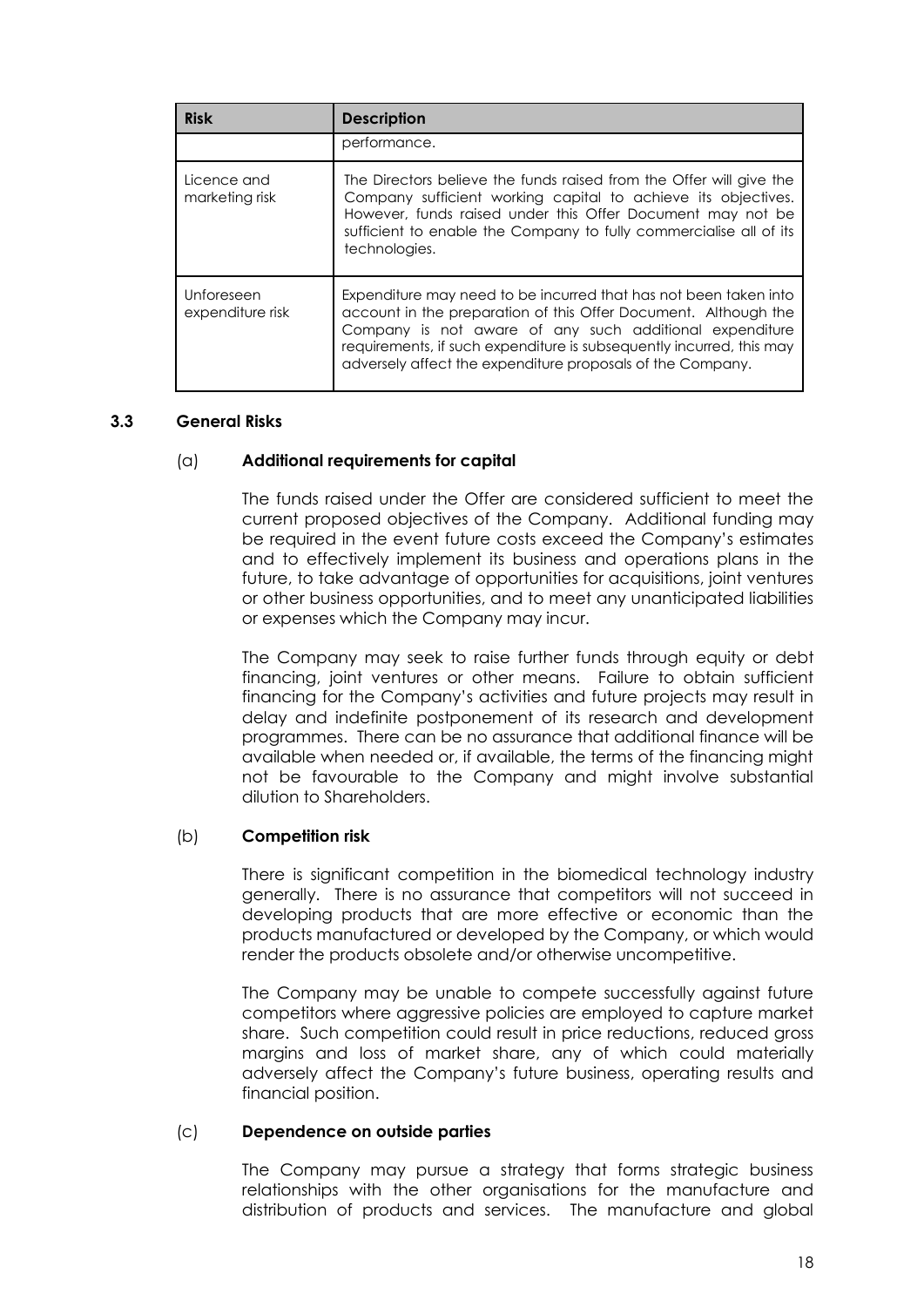distribution of products and services is crucial to the overall success of the Company. There can be no assurance that the Company will be able to attract such prospective organisations and to negotiate appropriate terms and conditions with these organisations.

### (d) **Market conditions**

Share market conditions may affect the value of the Company's quoted securities regardless of the Company's operating performance. Share market conditions are affected by many factors such as:

- (i) general economic outlook;
- (ii) introduction of tax reform or other new legislation;
- (iii) interest rates and inflation rates;
- (iv) changes in investor sentiment toward particular market sectors;
- (v) the demand for, and supply of, capital; and
- (vi) terrorism or other hostilities.

The market price of securities can fall as well as rise and may be subject to varied and unpredictable influences on the market for equities in general and biotechnology stocks in particular. Neither the Company nor the Directors warrant the future performance of the Company or any return on an investment in the Company.

#### (e) **Regulatory risks**

The introduction of new legislation or amendments to existing legislation by governments, developments in existing common law, or the respective interpretation of the legal requirements in any of the legal jurisdictions which govern the Company's operations or contractual obligations, could impact adversely on the assets, operations and, ultimately, the financial performance of the Company and its shares. In addition there is a commercial risk that legal action may be taken against the Company in relation to commercial matters.

#### (f) **Reliance on key personnel**

The responsibility of overseeing the day-to-day operations and the strategic management of the Company depends substantially on its senior management and its key personnel. There can be no assurance given that there will be no detrimental impact on the Company if one or more of these employees cease their employment.

#### **3.4 Investment Speculative**

The above list of risk factors ought not to be taken as exhaustive of the risks faced by the Company or by investors in the Company. The above factors, and others not specifically referred to above, may in the future materially affect the financial performance of the Company and the value of the securities offered under this Offer Document. Therefore, the securities to be issued pursuant to this Offer Document carry no guarantee with respect to the payment of dividends, returns of capital or the market value of those securities.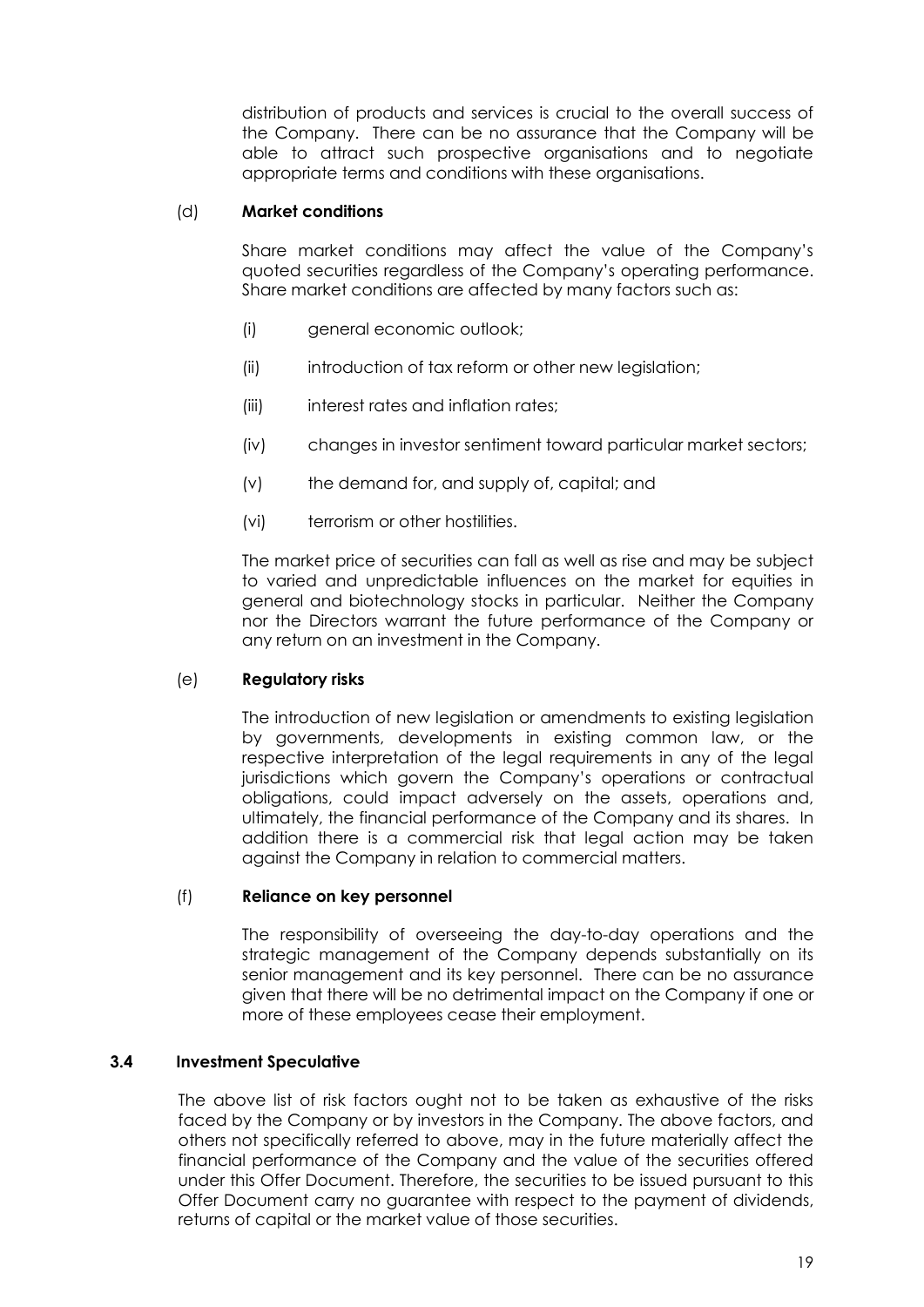Potential investors should consider that the investment in the Company is speculative and should consult their professional advisers before deciding whether to apply for securities pursuant to this Offer Document.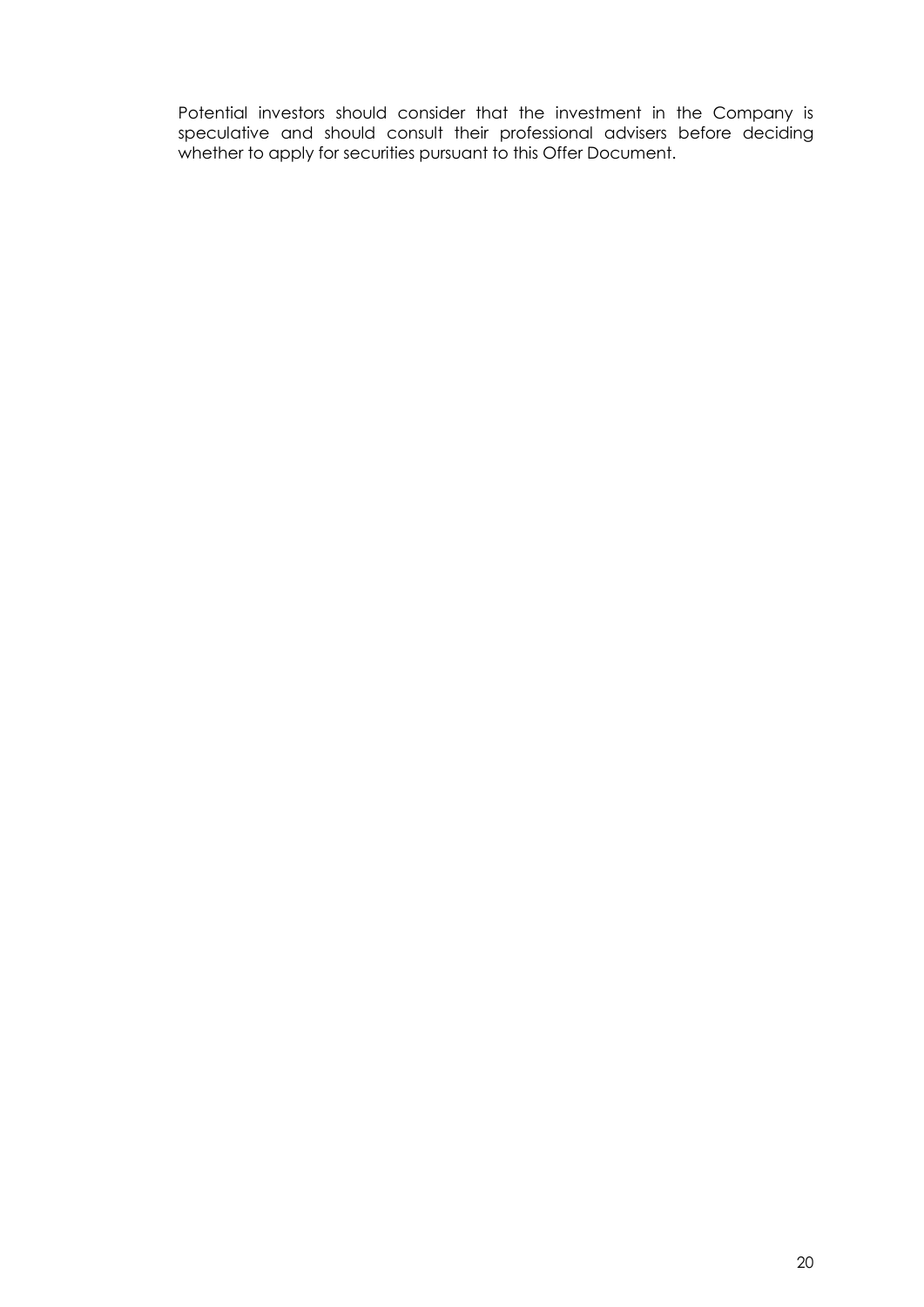#### <span id="page-20-0"></span>**4. DEFINED TERMS**

**Applicant** refers to a person who submits an Entitlement and Acceptance Form.

**Application** refers to the submission of an Entitlement and Acceptance Form.

**ASIC** means the Australian Securities and Investments Commission.

**ASX** means ASX Limited (ACN 008 624 691) or, where the context permits, the Australian Securities Exchange operated by ASX Limited.

**Closing Date** means 5.00pm WST on 23 May 2014 unless extended in accordance with the Listing Rules.

**Company** means Resonance Health Ltd (ACN 006 762 492).

**Directors** means the directors of the Company.

**Eligible Shareholder** means a Shareholder whose details appear on the Company's register of Shareholders as at the Record Date and have a registered address in Australia or New Zealand.

**Entitlement** means the entitlement to subscribe for one (1) Share for every four (4) Shares held by an Eligible Shareholder on the Record Date and **Entitlements** has a corresponding meaning.

**Entitlement and Acceptance Form** means the Entitlement and Acceptance Form accompanying this Offer Document.

**FerriScan®** means the image analysis service provided by the Company for the measurement of iron overload where radiology facilities upload data to a secure web facility for analysis and reporting by the Company.

**HepaFat-Scan®** is a software technology for the non-invasive quantitative measurement of fat in the liver utilising MRI medical images.

**Listing Rules** means the Listing Rules of the ASX.

**Offer** means the non-renounceable pro rata offer of Shares at an issue price of 5 cents each on the basis of one (1) Share for every four (4) Shares held on the Record Date pursuant to this Offer Document.

**Offer Document** means this Offer Document dated 22 April 2014.

**Opening Date** means 2 May 2014.

**Record Date** means 30 April 2014.

**Section** means a section of this Offer Document.

**Share** means an ordinary fully paid share in the capital of the Company.

**Shareholder** means a holder of Shares.

**Shortfall** means those Shares under the Offer not applied for by Shareholders under their Entitlement**.**